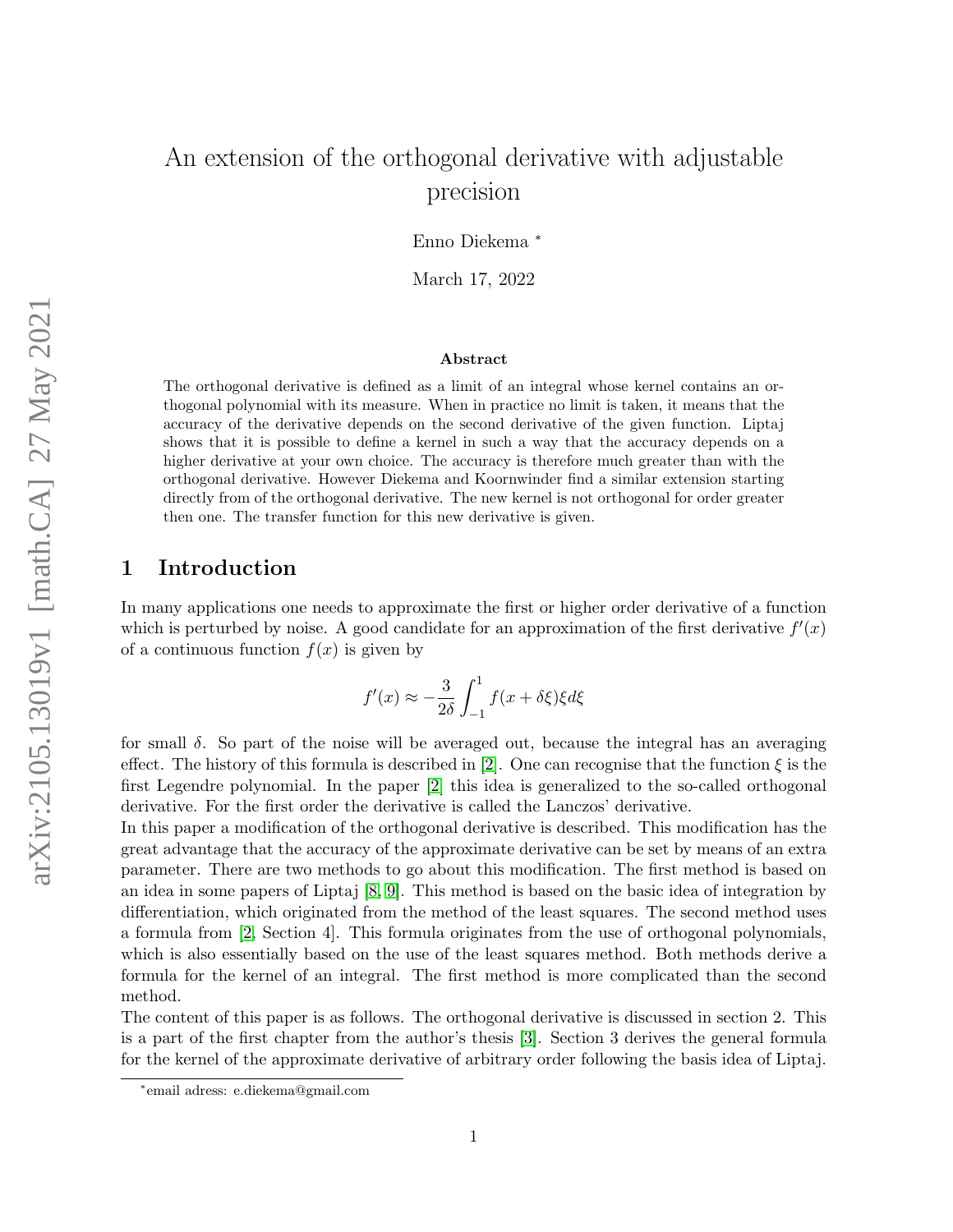The result is a formula with a summation of a hypergeometric function. The final polynomial is not orthogonal for the orders greater than one. So the derivative cannot be an orthogonal derivative. In section 4 some special cases for the basic kernel are described. In section 5 the second method using a formula from [\[2,](#page-24-0) Section 4] is treated. Section 6 defines the general kernel formula for the first derivative. It turns out that this kernel is an orthogonal polynomial. The known properties of this polynomial are indicated. The formula for the first derivative can be mentioned as an orthogonal derivative or Lanczos' derivative. In section 7 the transfer function of the first derivative is determined. The transfer function is illustrated by a log-log plot. A summary and conclusion is presented in section 8. In the appendices an integral of a Gegenbauer polynomial is derived and an overview is given for the basic kernel function for different values of the order and the degree.

### 2 The orthogonal derivative

A well-known problem in signal analysis is to detect the signal that was disturbed by noise. In his practice of signal analysis the author met the problem of differentiating a signal that was disturbed by noise. Because differentiating a signal will amplify the higher frequencies in the signal more than the lower frequencies, the result of differentiating a signal with noise becomes unstable. Therefore, an integrating factor must be added. Every averaging has an integrating effect. The author choose in his work for the method of the least square. (see Figure 1).



<span id="page-1-0"></span>Figure 1: The definition of the least square derivative.

We approximate the function  $f(x)$  by a linear function  $g(x)$  with the property that

<span id="page-1-2"></span>
$$
\int_{x}^{x+h} \left[ f(u) - g(u) \right]^2 du \tag{2.1}
$$

is minimal. This is the so-called method of the least squares. From Figure [1](#page-1-0) it is seen that the noise will be averaged out. We take  $g'(x)$  as an approximation of  $f'(x)$ . With  $g(u) = a + bu$  we have to minimize

<span id="page-1-1"></span>
$$
\int_0^1 \left[ f(x+uh) - a - b(x+uh) \right]^2 du \tag{2.2}
$$

as a function of a and b. This can be handled by putting the derivatives of  $(2.2)$  with respect to a and b equal to zero and solving the resulting system of linear equations in a and b. The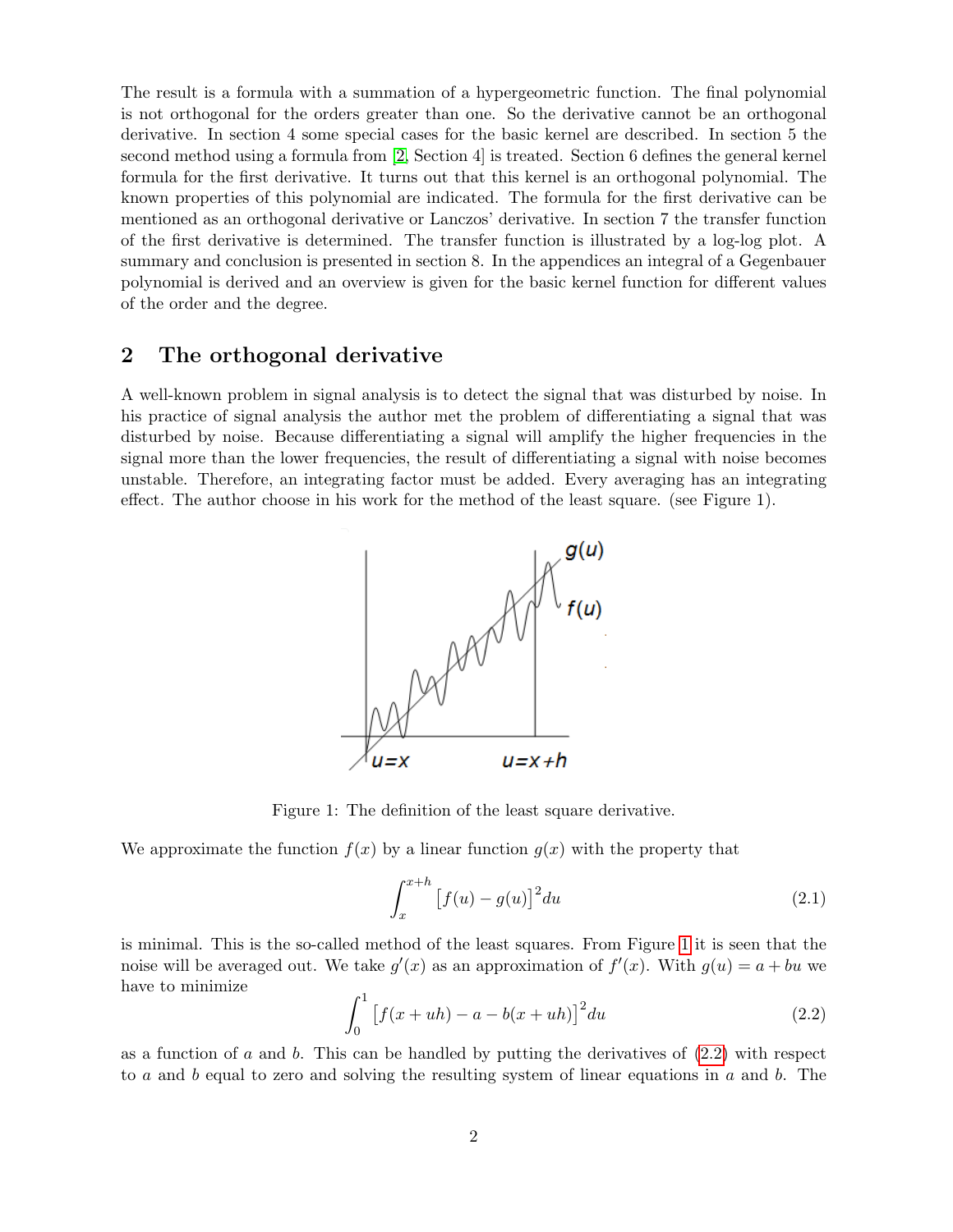solution for b is

$$
b = \frac{6}{h} \int_0^1 f(x + hu)(2u - 1) du.
$$

Then take b as the approximation of  $f'(x)$ . If we want to minimize [\(2.1\)](#page-1-2) for g a quadratic function then we have to solve a system of three linear equations. More generally, in order to minimize [\(2.1\)](#page-1-2) for g a polynomial of degree n we have to solve a system of  $n + 1$  linear equations. When doing these computations for some successive low values of  $n$  one will see a structure arising in the expression for the approximation of the  $n$ -th derivative. It involves an integral for which the integrand contains a so-called shifted Legendre polynomial  $P_n^*(x)$ . Such polynomials are orthogonal polynomials on the interval  $[0, 1]$  with respect to a constant weight function. The resulting formula for the  $n$ -th derivative is

$$
\frac{d^n}{dx^n}f(x) = \frac{\Gamma(2n+2)}{\Gamma(n+1)} \lim_{h \downarrow 0} \frac{1}{h^n} \int_x^{x+h} f(u) P_n^* \left(\frac{u-x}{h}\right) du.
$$

Of course, this formula, obtained for low  $n$  by tedious computations, cannot be an accident. Indeed, a simple argument which involves the Taylor series expansion of  $f(u+h)$  up to the term with  $h<sup>n</sup>$  and some very basic properties of orthogonal polynomials, gives a proof of the formula for general n. Moreover, the proof of this formula does not depend on the special choice of interval and weight function (or measure). We may start with minimizing

$$
\int_{\mathbb{R}} \left[ f(x+hu) - g(u) \right]^2 d\mu(u) \tag{2.3}
$$

for g a polynomial of degree  $\leq n$ .  $\mu$  is a positive measure on R, for instance  $d\mu(u) = w(u)du$  on some interval and  $= 0$  outside that interval, where  $w$  is a positive weight function. Then it can be shown [\[3,](#page-24-3) Ch. 2.3], [\[2\]](#page-24-0) that

<span id="page-2-0"></span>
$$
\frac{d^n}{dx^n}f(x) = \lim_{h \downarrow 0} \frac{k_n n!}{h_n} \frac{1}{h^n} \int_{\mathbb{R}} f(x + hu) p_n(u) d\mu(u) \tag{2.4}
$$

where the polynomials  $p_n$  are orthogonal polynomials with respect to the measure  $\mu$  i.e,  $p_n$  is a polynomial of degree n with coefficient of highest degree term equal to  $k_n$ , and

$$
\int_{\mathbb{R}} p_m(x) p_n(x) d\mu(x) = h_n \delta_{m,n}.
$$

We call the right-hand side of  $(2.4)$ , if the limit exists, the orthogonal derivative of order n of f at x. This limit certainly exists if f is n times differentiable at x, and then the orthogonal derivative equals the ordinary derivative, but the limit exists much more generally, for instance, it is equal to the *n*-th order Peano derivative of f at x, if this exists. The following items are some examples of orthogonal derivatives with integration interval [−1, 1].

• Legendre derivative

<span id="page-2-1"></span>
$$
\frac{d^n}{dx^n}f(x) = \lim_{h \downarrow 0} \frac{k_n n!}{h_n} \frac{1}{h^n} \int_{-1}^1 P_n(u) f(x + hu) du.
$$
\n(2.5)

 $P_n(x)$  are the Legendre polynomials with weight function 1 on the interval [−1, 1].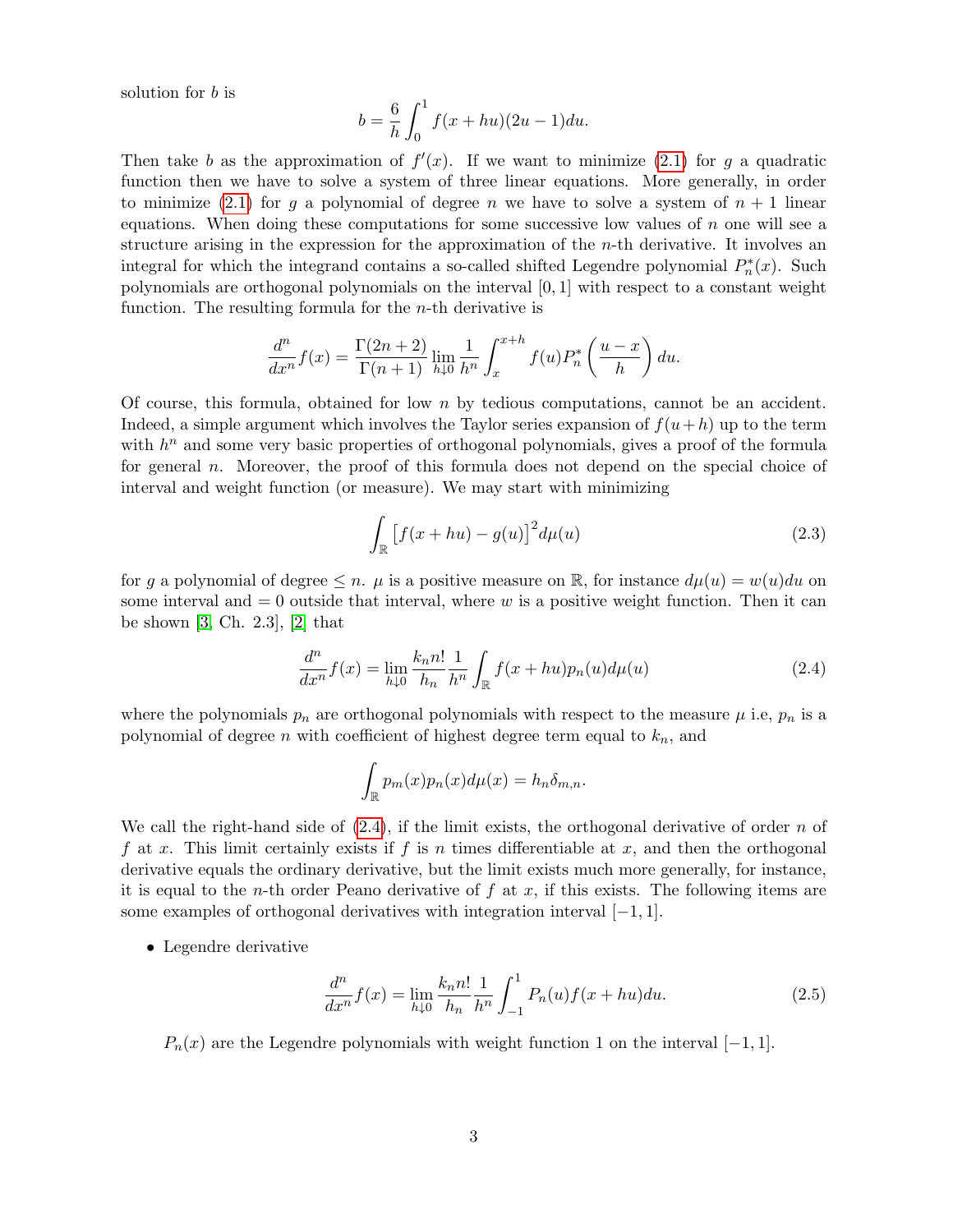• Gegenbauer derivative

$$
\frac{d^n}{dx^n}f(x) = \lim_{h \downarrow 0} \frac{k_n n!}{h_n} \frac{1}{h^n} \int_{-1}^1 (1 - u^2)^{\alpha - 1/2} C_n^{(\alpha)}(u) f(x + hu) du.
$$

 $C_n^{(\alpha)}(x)$  are the Gegenbauer polynomials with weight function  $(1-x^2)^{\alpha-1/2}$  on the interval [−1, 1].

• Jacobi derivative

$$
\frac{d^n}{dx^n}f(x) = \lim_{h \downarrow 0} \frac{k_n n!}{h_n} \frac{1}{h^n} \int_{-1}^1 (1-u)^{\alpha} (1+u)^{\beta} P_n^{(\alpha,\beta)}(u) f(x+hu) du.
$$

 $P_n^{(\alpha,\beta)}(x)$  are the Jacobi polynomials with weight function  $(1-x)^\alpha(1+x)^\beta$  on the interval  $[-1, 1].$ 

As an approximation of the orthogonal derivative we define the approximate orthogonal derivative where we omit the limit for  $h \downarrow 0$ . This has the property that the noise of a signal will be suppressed. We can illustrate this property by working in the frequency domain. We look at the approximate orthogonal derivative as a filter. This filter can be characterized by its transfer function in the frequency domain.

A filter produces from an input signal an output signal. It has the property that the quotient of the Fourier transform of the output signal and the Fourier transform of the input signal is independent of the input. This quotient, denoted by  $H(\omega)$  with  $\omega$  the frequency, is called the transfer function of the filter. It is usually a complex-valued function of the frequency. Both its modulus and its argument are of interest. In this paper we use the modulus of the transfer function.

For a filter giving the *n*-th order ordinary derivative of the input we have  $H(\omega) = (i\omega)^n$ , so for the modulus of the transfer function we can draw the following log-log plots of Figure [2.](#page-3-0)



<span id="page-3-0"></span>Figure 2: Moduli of the transfer functions of a differentiator of orders 1,2 and 5.

We see that for high frequencies the modulus of the transfer function goes to infinity. So the high frequencies will be stronger amplified than the lower frequencies. This high frequency noise will disturb the derivative of the original signal very much.

However, if we use for  $n = 1$  a filter corresponding to the approximation of the first derivative implied by the right-hand side of [\(2.4\)](#page-2-0) with  $d\mu(u) = du$  on [-1, 1] (involving the first degree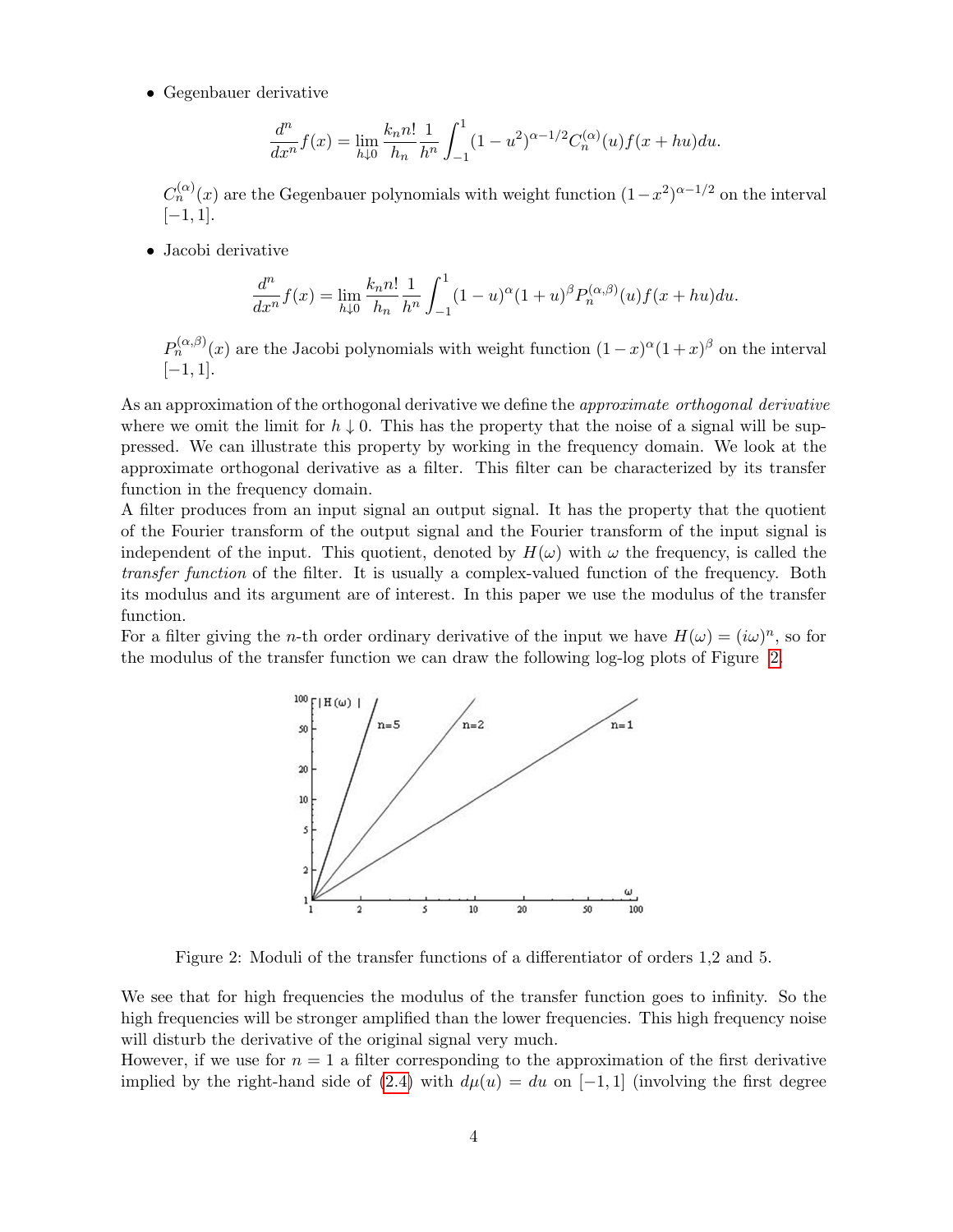Legendre polynomial  $P_1(x) = x$ ) then we have a filter sending input function f to output function  $q$  by

$$
g(x) = \frac{3}{2h} \int_{-1}^{1} f(x + hu)u \ du.
$$

The modulus of the corresponding transfer function is drawn in the log-log plot of Figure [3.](#page-4-0)



<span id="page-4-0"></span>Figure 3: Modulus of the transfer function of a first order Legendre differentiator.

We see that  $|H(\omega)| \approx \omega$  for lower frequencies but that it has successive oscillations decreasing to zero for higher frequencies. Therefore, higher frequency parts of the signal are suppressed by the filter.

### 3 First method for an alternative for the orthogonal derivative

Liptaj in a number of papers [\[8\]](#page-24-1),[\[9\]](#page-24-2) developed a method for the derivative by integration of a function on an bounded interval with greater accuracy then the approximate orthogonal derivative.

Looking for example to formula [\(2.5\)](#page-2-1) we see that when expanding the function  $f(x + h t)$  into a series of powers of h, the first term we may neglect is of order  $n + 1$  for a derivative of order n. Liptaj found that it is possible to choose a function  $k(t)$  in such a manner that the first term to neglect is of higher order than  $n + 1$ . He defined the following functions:

$$
k(t) = \frac{d^n}{dt^n} \omega(t).
$$

$$
\omega(t) = K(1 - t^2)^n \sum_{k=0}^m a_{2k} t^{2k}.
$$

He choose  $n$  for the order of the derivative. His formula for the  $n$ -th order derivative becomes

<span id="page-4-1"></span>
$$
\frac{d^n}{dx^n}f(x) = \lim_{h \to 0} \left(-\frac{1}{h}\right)^n \int_{-1}^1 k(t)f(x+h\,t)dt.
$$
\n(3.1)

We illustrate his method by the following example. We want to find the formula for the third order derivative of the function  $f(x) = x^9$ . The exact answer is known:  $\frac{d^3}{dx^3}$  $\frac{u}{dx^3}x^9 = 7 * 8 * 9 * x^6.$ For the given function we use:  $f(x + ht) = (x + ht)^9$ . Theoretically, h should go to zero. In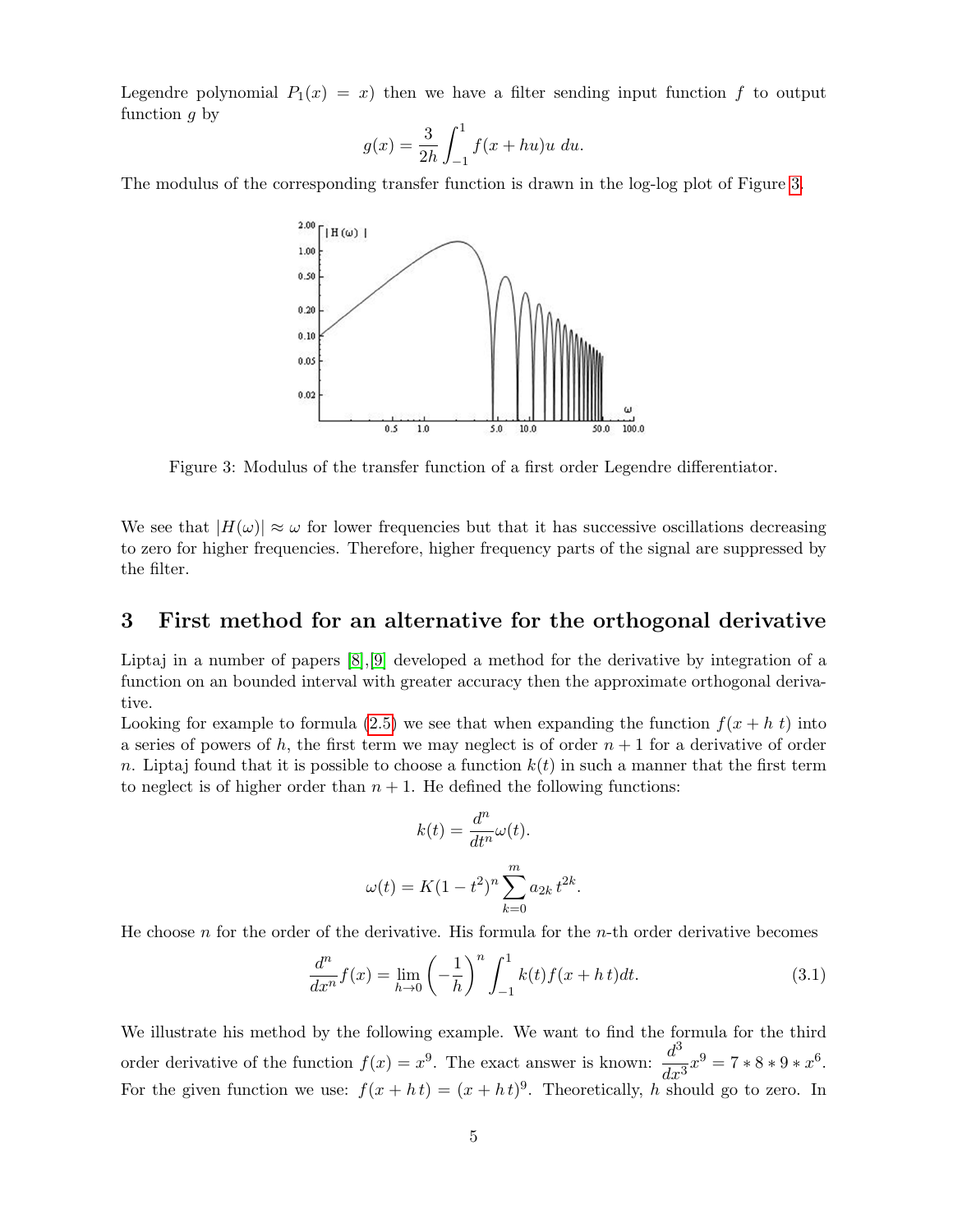practice, an approximation is used. For the approximate derivative, the following formula is used:

$$
k(t) = K \frac{d^3}{dt^3} \Big( (1 - t^2)^3 (1 + a_2 t^2 + a_4 t^4 + a_6 t^6) \Big).
$$

It turns out that with this kernel, the first term to neglect is of order  $h^8$ . We can use more or less terms, but there are only terms with even power. Using [\(3.1\)](#page-4-1) gives

<span id="page-5-0"></span>
$$
\frac{d^3}{dx^3}(x+h\,t)^9 = K \lim_{h \to 0} \left(-\frac{1}{h}\right)^n \int_{-1}^1 \frac{d^3}{dt^3} \Big((1-t^2)^3(1+a_2t^2+a_4t^4+a_6t^6)\Big)(x+h\,t)^9 dt. \tag{3.2}
$$

Omitting the limit and working out the integral we get

$$
\frac{d^3}{dx^3}(x+h\,t)^9 = K \frac{256}{230945} \left(4845 + 2261a_2 + 1197a_4 + 693a_6\right)h^6 +
$$
  
+ 
$$
K \frac{768}{2431} \left(663 + 255a_2 + 119a_4 + 63a_6\right)h^4x^2 +
$$
  
+ 
$$
K \frac{768}{143} \left(143 + 39a_2 + 15a_4 + 7a_6\right)h^2x^4 +
$$
  
+ 
$$
K \frac{256}{715} \left(1287 + 143a_2 + 39a_4 + 15a_6\right)x^6.
$$

If the first three terms are equal to zero and the factor for the last term is equal to  $7 * 8 * 9$ , then the parameters  $a_2$ ,  $a_4$ ,  $a_6$  and K can be determined. In that case, the inaccuracy of the derivative is proportional to  $h^8$ . The equations are:

$$
4845 + 2261a_2 + 1197a_4 + 693a_6 = 0.
$$
  
\n
$$
663 + 255a_2 + 119a_4 + 63a_6 = 0.
$$
  
\n
$$
143 + 39a_2 + 15a_4 + 7a_6 = 0.
$$
  
\n
$$
K(1287 + 143a_2 + 39a_4 + 15a_6) = 7 * 8 * 9.
$$

It is evident that if we choose more unknown  $a_{2k}$  we get more equations to solve. The solution of this system of equations is:

$$
a_2 = -15
$$
  $a_4 = 51$   $a_6 = -\frac{323}{7}$   $K = -\frac{105105}{32768}$ .

Substitution in  $\omega(t)$  gives

$$
\omega(t) = \frac{105105}{32768} (1 - t^2)^3 \left( 1 - 15t^2 + 51t^4 - \frac{323}{7}t^6 \right).
$$

Taking the third derivative results in

$$
k(t) = \frac{45045}{4096} \left( 17765t^9 - 39780t^7 + 30030t^5 - 8580t^3 + 693t \right).
$$

We can use this function in formula  $(3.1)$  and get the approximate third derivative.

For each order of the derivative (which are up to order 4) and the number of terms  $k$  (up to  $k = 5$ ) Liptay in his paper [\[9\]](#page-24-2) gives a method for deriving the equations. For each case these equations should be solved. He does not give a general solution for the function  $k(t)$ .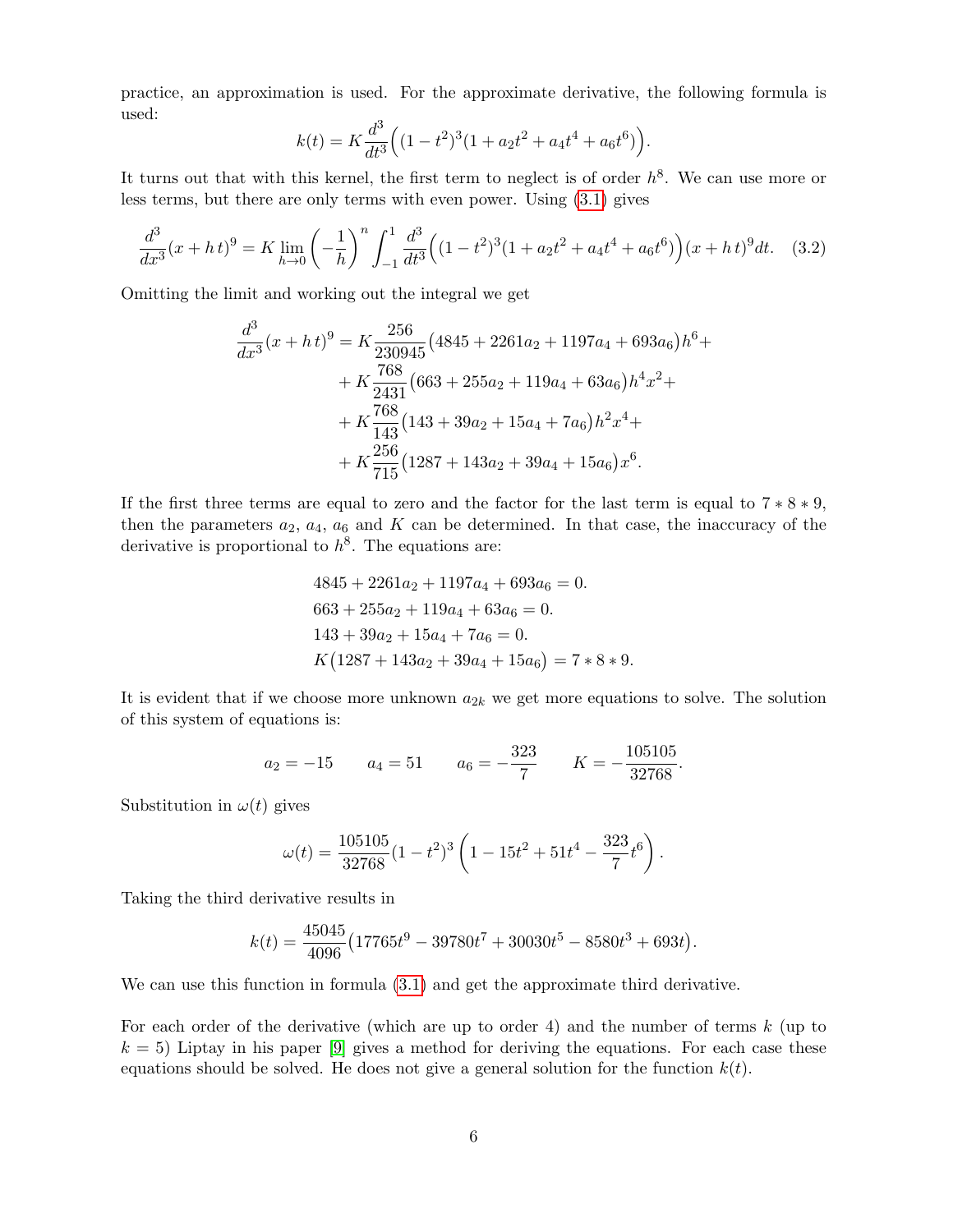In the rest of this section a general formula for the function  $k(t)$  is derived. It is assumed that the given function is analytical in the given domain. We call  $k(t)$  the basic kernel function. Solving  $m$  equations with  $m$  unknowns is then avoided. We start with

$$
\frac{d^n}{dx^n} f(x) = \lim_{h \to 0} \left( -\frac{1}{h} \right)^n \int_{-1}^1 f(x+h) \frac{d^n}{dt^n} \left( (1-t^2)^n K \sum_{k=0}^m a_{2k} t^{2k} \right) dt
$$

$$
= \lim_{h \to 0} \left( -\frac{1}{h} \right)^n \int_{-1}^1 f(x+h) K \sum_{k=0}^m a_{2k} \frac{d^n}{dt^n} \left( (1-t^2)^n t^{2k} \right) dt.
$$
(3.3)

So we have  $m + 1$  terms in the summation. See [\(3.2\)](#page-5-0). Because  $a_0 = 1$  there are m unknown parameters to detect. The derivative can be taken by means of Leibnitz's rule.

<span id="page-6-0"></span>
$$
\frac{d^n}{dt^n}(f(t)g(t)) = \sum_{j=0}^n \binom{n}{j} D^{n-j}[f(t)]D^j[g(t)].
$$

Application of [\[7,](#page-24-4) 8.934(1)] gives

$$
D^{j} \left[ (1 - t^{2})^{n} \right] = (-2)^{j} j! \frac{(-n)_{j}}{(j - 2n)_{j}} (1 - t^{2})^{n-j} C_{j}^{(n-j+1/2)}(t).
$$

 $C_i^{(n-j+1/2)}$  $j_j^{(n-j+1/2)}(t)$  are the Gegenbauer polynomials.  $(a)_j$  is the well-known Pochhammer symbol.

<span id="page-6-1"></span>
$$
D^{n-j}[t^{2k}] = \frac{\Gamma(2k+1)}{\Gamma(2k+1-n+j)}t^{2k-n+j}.
$$

Substitution in [\(3.3\)](#page-6-0) gives

$$
k(t) = K \sum_{k=0}^{m} a_{2k} \frac{d^n}{dt^n} \left( (1 - t^2)^n t^{2k} \right)
$$
  
= 
$$
K \sum_{k=0}^{m} a_{2k} \frac{\Gamma(2k+1)}{\Gamma(2k+1-n)} \sum_{j=0}^{n} {n \choose j} \frac{(-n)_j (-2)^j j!}{(2k+1-n)_j (j-2n)_j} t^{2k-n+j} (1-t^2)^{n-j} C_j^{(n-j+1/2)}(t).
$$
 (3.4)

To find formulae for  $a_{2k}$  and K we can write the function  $f(x + ht)$  as a Taylor series. Then there arise all terms with  $(x + ht)$ <sup> $\lambda$ </sup>. We only have to take the terms with  $\lambda = 2m + n$ . Because the function  $k(t)$  contains only terms with  $\lambda \leq 2m+n$  we have only use the factor  $(x+h)$ <sup>2m+n</sup>. The factor  $(x + h t)^{2m+n}$  can be written as

$$
(x+h\,t)^{m+n} = \sum_{i=0}^{2m+n} \binom{2m+n}{i} x^{2m+n-i} (h\,t)^i.
$$

To compute the value of  $a_{2k}$  it is sufficient to take only the term with  $x^{2k+n-i}$ . Then we define with  $(3.1)$  and  $(3.4)$  the function  $A(x)$  as

$$
A(x) = (-1)^n K \sum_{i=0}^{2m+n} {2m+n \choose i} \sum_{k=0}^m a_{2k} \frac{\Gamma(2k+1)}{\Gamma(2k+1-n)}
$$
  

$$
\sum_{j=0}^n {n \choose j} \frac{(-n)_j (-2)^j j!}{(2k+1-n)_j (j-2n)_j} x^{2k+n-i} h^{i-n} \int_{-1}^1 t^{i+2k-n+j} (1-t^2)^{n-j} C_j^{(n-j+1/2)}(t) dt.
$$
 (3.5)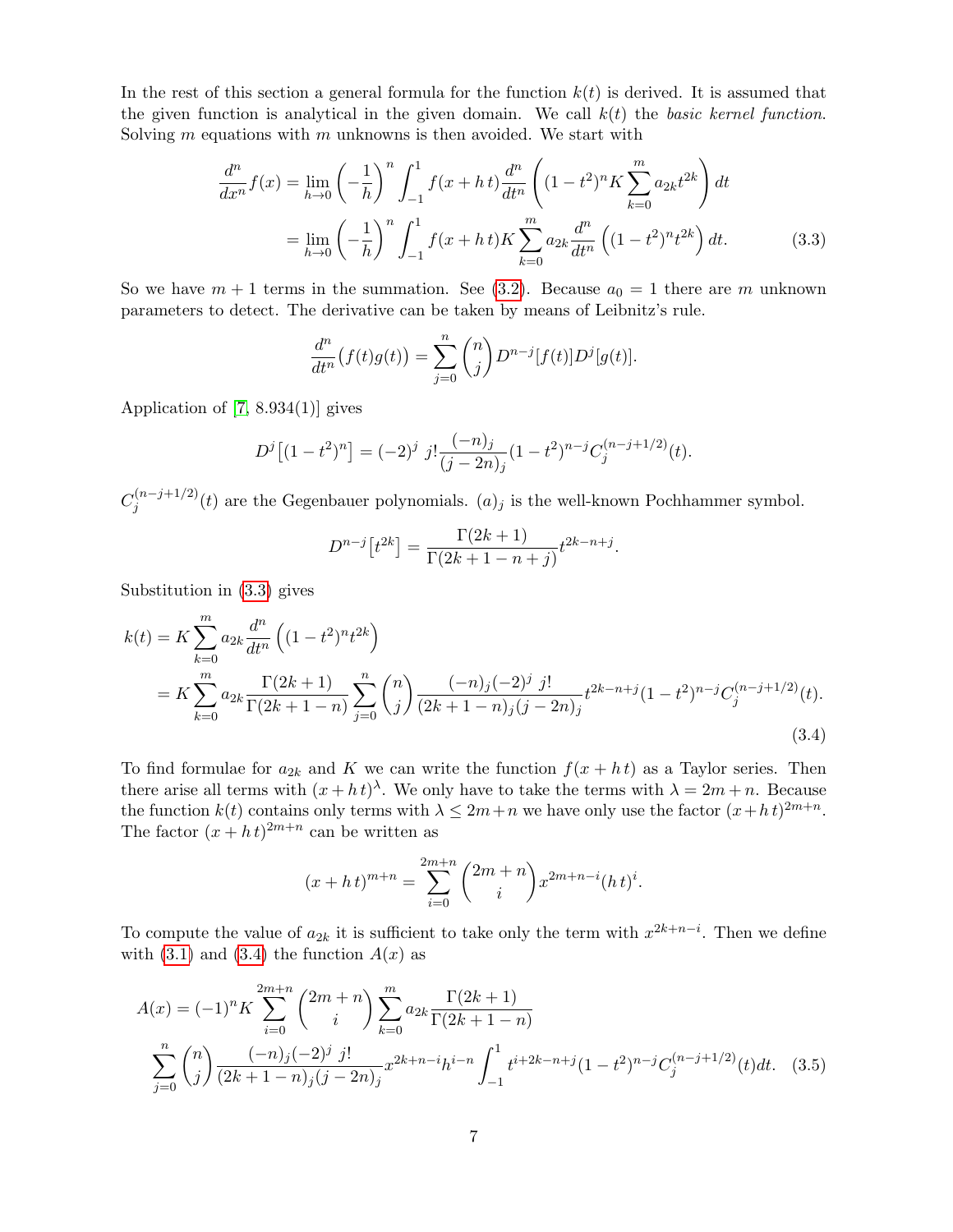The integral is derived in Appendix A. Using the result and after some manipulations with the Pochhammer symbols and the Gamma functions we obtain

$$
A(x) = (-1)^n K \frac{\Gamma(n+1)}{2} \sum_{i=0}^{2m+n} {2m+n \choose i} [1 + (-1)^{i-n}] \sum_{k=0}^m a_{2k} x^{2k+n-i} h^{i-n}
$$

$$
\frac{\Gamma\left(\frac{i+2k-n+1}{2}\right)}{\Gamma\left(\frac{i+2k+n+3}{2}\right)} \frac{\Gamma(2k+1)}{\Gamma(2k+1-n)} \sum_{j=0}^n \frac{(-n)_j (i+2k-n+1)_j}{(2k+1-n)_j} \frac{1}{j!}.
$$

The last summation is well-known.

$$
{}_2F_1\binom{-n, b}{c}; 1 = \frac{(c-b)_n}{(c)_n}.
$$

Application gives

$$
A(x) = (-1)^n K \frac{\Gamma(n+1)}{2} \sum_{i=0}^{2m+n} {2m+n \choose i} [1 + (-1)^{i-n}] \sum_{k=0}^m a_{2k} x^{2k+n-i} h^{i-n}
$$

$$
\frac{\Gamma\left(\frac{i+2k-n+1}{2}\right)}{\Gamma\left(\frac{i+2k+n+3}{2}\right)} (-i)_n.
$$

For the last Pochhammer symbol we use

$$
(-i)n = (-1)n \frac{\Gamma(i+1)}{\Gamma(i-n+1)}.
$$

This factor gives only a contribution if  $i \geq n$ . Application gives

$$
A(x) = K \frac{\Gamma(n+1)}{2} \sum_{i=n}^{2m+n} {2m+n \choose i} [1 + (-1)^{i-n}] \sum_{k=0}^{m} a_{2k} x^{2k+n-i} h^{i-n}
$$

$$
\frac{\Gamma\left(\frac{i+2k-n+1}{2}\right)}{\Gamma\left(\frac{i+2k+n+3}{2}\right)} \frac{\Gamma(i+1)}{\Gamma(i-n+1)}.
$$

Replacing i with  $i + n$  and interchanging the summations (which is allowed because all summations are bounded) gives

$$
A(x) = K \frac{\Gamma(n+1)}{2} \frac{\Gamma(2m+n+1)}{\Gamma(2m+1)} \sum_{k=0}^{m} a_{2k} x^{2k} \frac{\Gamma(\frac{1}{2} + k)}{\Gamma(\frac{3}{2} + n + k)}
$$

$$
\sum_{i=0}^{m} [1 + (-1)^{i}] \frac{(-2m)_{i} (\frac{1}{2} + k)_{i/2}}{(\frac{3}{2} + n + k)_{i/2}} \frac{1}{i!} (\frac{h}{x})^{i}.
$$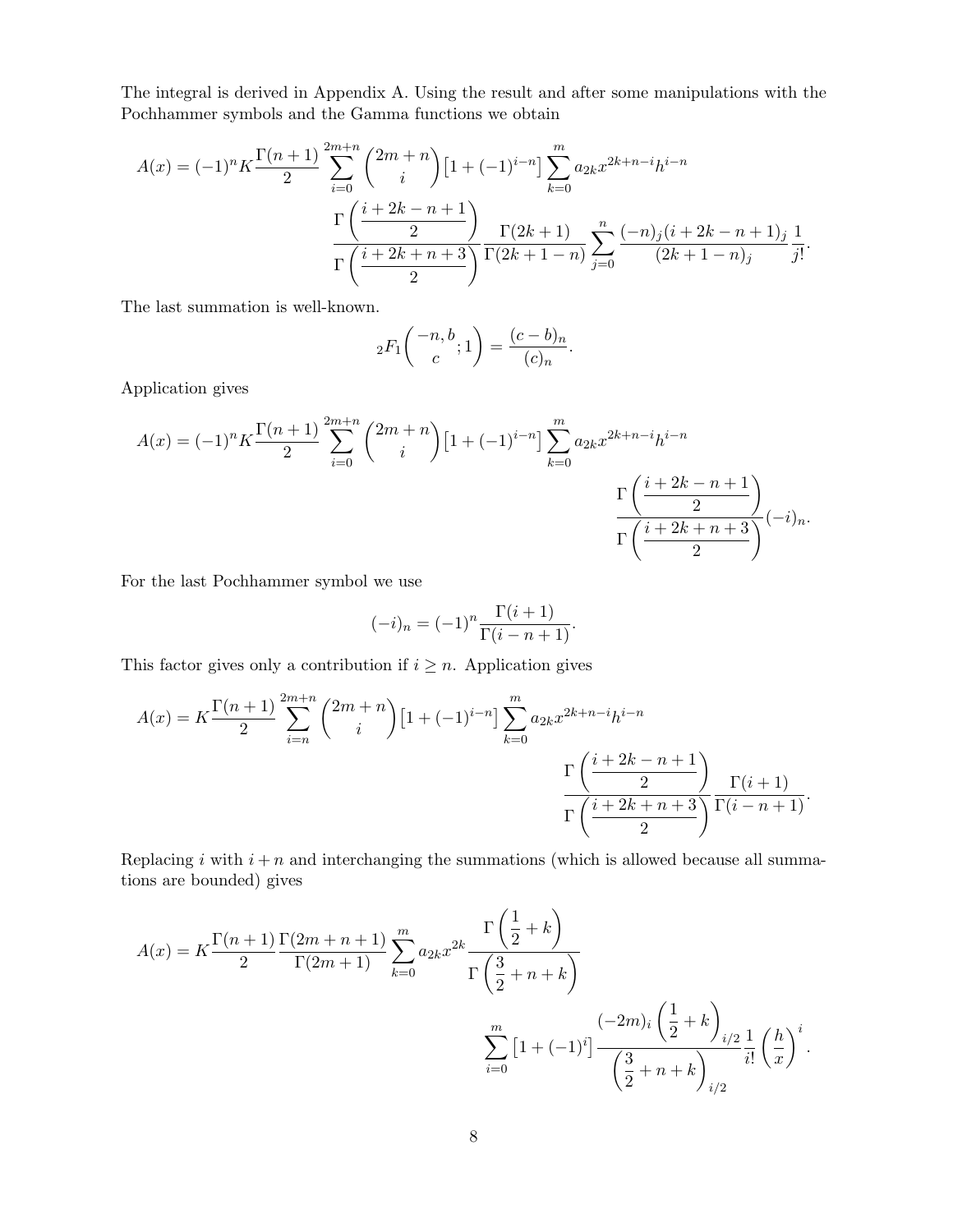The second summation gives a hypergeometric function

$$
\sum_{i=0}^{m} \left[1+(-1)^{i}\right] \frac{(-2m)_{i}\left(\frac{1}{2}+k\right)}{\left(\frac{3}{2}+n+k\right)_{i/2}} \frac{1}{i!} \left(\frac{h}{x}\right)^{i} = 2 \, {}_{3}F_{2} \left(\begin{array}{c} -m, \frac{1}{2}-m, \frac{1}{2}+k \\ \frac{1}{2}, \frac{3}{2}+n+k \end{array}; \frac{h^{2}}{x^{2}}\right).
$$

For  $A(x)$  there rests

$$
A(x) = K\Gamma(n+1) \frac{\Gamma(2m+n+1)}{\Gamma(2m+1)} \sum_{k=0}^{m} a_{2k} x^{2k} \frac{\Gamma\left(\frac{1}{2}+k\right)}{\Gamma\left(\frac{3}{2}+n+k\right)} {}_3F_2\left( \begin{array}{c} -m, \frac{1}{2}-m, \frac{1}{2}+k \\ 1, \frac{3}{2}, \frac{3}{2}+n+k \end{array}; \frac{h^2}{x^2} \right).
$$

This is a polynomial in  $(xh)^2$ . The factors before the powers of  $(xh)^2$  should be zero. So

$$
S = \sum_{k=0}^{m} a_{2k} \frac{\Gamma\left(\frac{1}{2} + k\right)}{\Gamma\left(\frac{3}{2} + n + k\right)} {}_{3}F_{2}\left(-m, \frac{1}{2} - m, \frac{1}{2} + k, \frac{h^{2}}{x^{2}}\right)
$$
  

$$
= \sum_{k=0}^{m} a_{2k} \frac{\Gamma\left(\frac{1}{2} + k\right)}{\Gamma\left(\frac{3}{2} + n + k\right)} \sum_{i=0}^{m} \frac{(-m)_{i} \left(\frac{1}{2} - m\right)_{i} \left(\frac{1}{2} + k\right)}{\left(\frac{1}{2}\right)_{i} \left(\frac{3}{2} + n + k\right)} \frac{1}{i!}
$$
  

$$
= \frac{\Gamma\left(\frac{1}{2}\right)}{\Gamma\left(\frac{3}{2} + n\right)} \sum_{i=0}^{m} \frac{(-m)_{i} \left(\frac{1}{2} - m\right)_{i}}{\left(\frac{1}{2}\right)_{i} \left(\frac{3}{2} + n + k\right)} \frac{1}{i!} \sum_{k=0}^{m} a_{2k} \frac{\left(\frac{1}{2} + i\right)_{k}}{\left(\frac{3}{2} + n + i\right)_{k}} = 0
$$

with  $a_0 = 1$ . This gives m equations to compute the  $a_{2k}$ . But it is easy to check that the solution of these equations is

<span id="page-8-1"></span><span id="page-8-0"></span>
$$
a_{2k} = \frac{(-m)_k \left(m + n + \frac{3}{2}\right)_k}{\left(\frac{3}{2}\right)_k k!}.
$$
 (3.6)

Using this formula for  $\omega(t)$  together with [\[7,](#page-24-4) 8.932.3] gives the polynomial

$$
\omega(t) = K(1 - t^2)^n \sum_{k=0}^m a_{2k} t^{2k} = K(1 - t^2)^n {}_2F_1 \left( \frac{-m, m + n + \frac{3}{2}}{\frac{3}{2}}; t^2 \right)
$$
  
= 
$$
-K(1 - t^2)^n \frac{\Gamma\left(-m - n - \frac{1}{2}\right) \Gamma(m + 1)}{2\Gamma\left(\frac{1}{2} - n\right)} \frac{1}{t} C_{2m+1}^{n+1/2}(t). \tag{3.7}
$$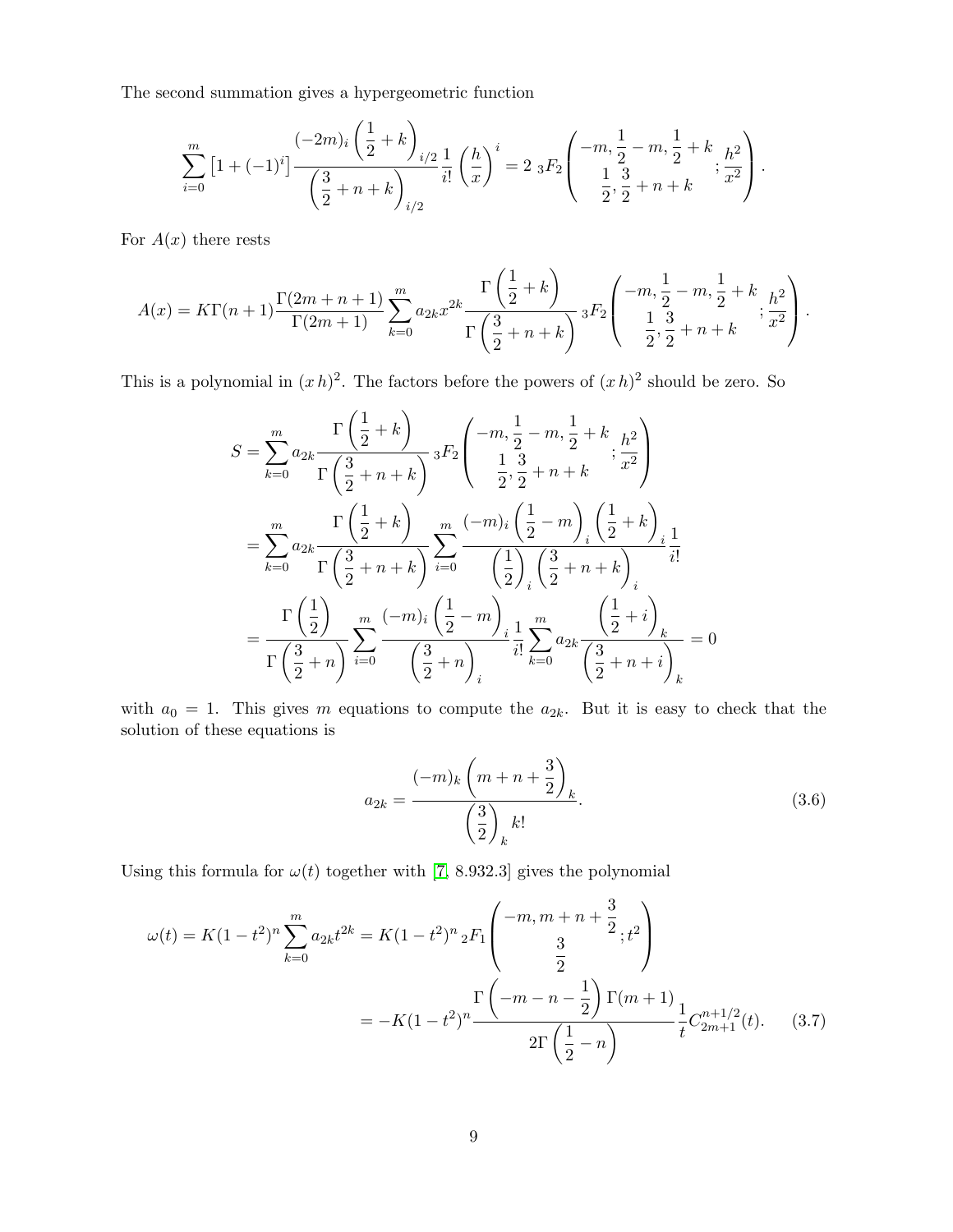To compute the factor  $K$  we set

$$
K\Gamma(n+1)\sum_{k=0}^{m}a_{2k}\frac{\Gamma\left(\frac{1}{2}+k\right)}{\Gamma\left(\frac{3}{2}+n+k\right)}=1.
$$

Substitution of  $a_{2k}$  gives

$$
K\Gamma(n+1)\sum_{k=0}^{m}a_{2k}\frac{\Gamma\left(\frac{1}{2}+k\right)}{\Gamma\left(\frac{3}{2}+n+k\right)} = K\Gamma(n+1)\sum_{k=0}^{m} \frac{(-m)_k\left(m+n+\frac{3}{2}\right)_k}{\left(\frac{3}{2}\right)_k k!} \frac{\Gamma\left(\frac{1}{2}+k\right)}{\Gamma\left(\frac{3}{2}+n+k\right)} = K\frac{\Gamma\left(\frac{1}{2}\right)\Gamma(n+1)}{\Gamma\left(\frac{3}{2}+n\right)} {}_3F_2\left(-m,m+n+\frac{3}{2},\frac{1}{2},1\right).
$$

The hypergeometric function is 1-balanced. So the summation is well-known. After lots of manipulation with the Pochhammer symbols and the Gamma functions we get

<span id="page-9-0"></span>
$$
K = \frac{2}{\pi} \frac{\Gamma\left(m+n+\frac{3}{2}\right) \Gamma\left(m+\frac{3}{2}\right)}{\Gamma(m+1)\Gamma(m+n+1)}.
$$
\n(3.8)

Substitution in [\(3.7\)](#page-8-0) gives

$$
\omega(t) = \frac{(-1)^m}{\pi} \frac{\Gamma\left(m + \frac{3}{2}\right) \Gamma\left(n + \frac{1}{2}\right)}{\Gamma(m + n + 1)} \frac{(1 - t^2)^n}{t} C_{2m + 1}^{(n + 1/2)}(t).
$$

For the kernel  $k(t)$  we combine  $(3.4),(3.6)$  $(3.4),(3.6)$  and  $(3.8)$ . This results in

$$
k(t) = \frac{2}{\pi} \frac{\Gamma\left(m+n+\frac{3}{2}\right) \Gamma\left(m+\frac{3}{2}\right)}{\Gamma(m+1)\Gamma(m+n+1)} \sum_{k=0}^{m} \frac{(-m)_k \left(m+n+\frac{3}{2}\right)_k}{\left(\frac{3}{2}\right)_k} \frac{1}{k!} t^{2k}
$$

$$
\sum_{j=0}^{n} (-1)^{n-j} \frac{(-2k)_{n-j}(-n)_j(-2n)_j}{2^j \left(\frac{1}{2}-n\right)_j} \left(\frac{1-t^2}{t}\right)^{n-j} C_j^{(n-j+1/2)}(t). \quad (3.9)
$$

Mathematica gives a hypergeometric function for the last summation. We get at last for the basic kernel

<span id="page-9-1"></span>
$$
k(t) = \frac{2}{\pi} \frac{\Gamma\left(m+n+\frac{3}{2}\right) \Gamma\left(m+\frac{3}{2}\right)}{\Gamma(m+1)\Gamma(m+n+1)} \sum_{j=0}^{m} \frac{(-m)_j \left(m+n+\frac{3}{2}\right)_j}{\left(\frac{3}{2}\right)_j} \frac{1}{j!} t^{2j-n}
$$

$$
\frac{\Gamma(2j+1)}{\Gamma(2j+1-n)} {}_3F_2 \left( \frac{-n,j+1,j+\frac{1}{2}}{j+1-\frac{n}{2},j+\frac{1}{2}-\frac{n}{2}} ; t^2 \right). \quad (3.10)
$$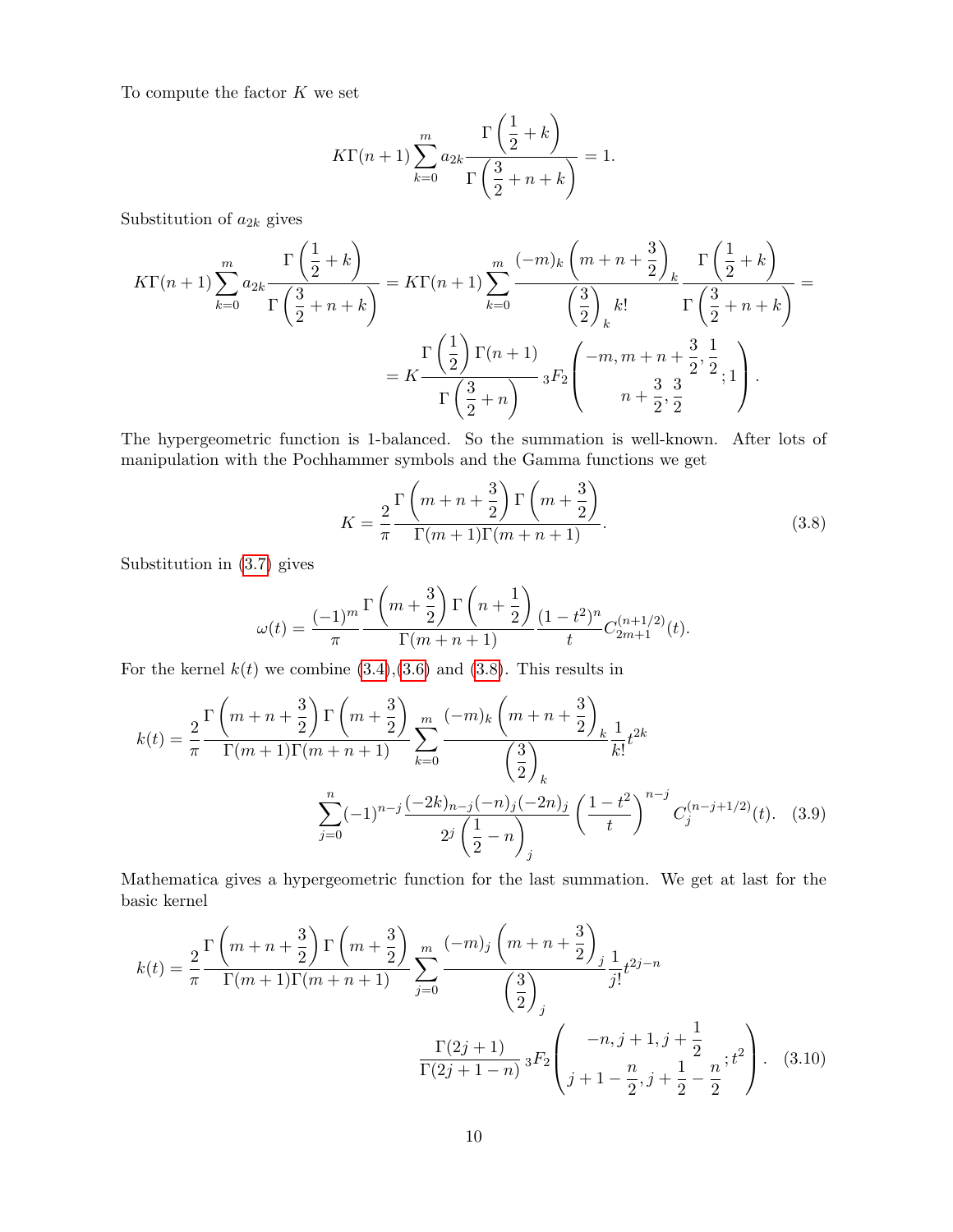Attempts to simplify this formula have not yielded any results so far. A much simpler formula is found in Section 5.

### 4 A closer look at the basic kernel function

In this section some of the features of the basic kernel function are discussed. The basic kernel depends on two parameters. The first parameter is  $n$ . This is the order of the derivative. The case  $n = 1$  is so special that is will be discussed in the next section. The second parameter is m. This parameter represents the number of terms used to approximate the derivative. This gives a direct measure of the accuracy of the derivative.

The first attribute that stands out, is that the hypergeometric function is zero-balanced. However, this attribute does not lead to a known function here. Next it is seen that

if 
$$
n = even
$$
 the function  $k(t) = even$   $k(t) = k(-t)$ .  
if  $n = odd$  the function  $k(t) = odd$   $k(t) = -k(-t)$ .

Using  $(3.10)$  for computing the function  $k(t)$  there arises a problem. The fraction before the hypergeometric function is not convergent if  $2k + 1 - n \leq 0$ . But the corresponding lower term in the hypergeometric function becomes also negative. The summation should be split into two summations. The first summation concerns the positive values of the relevant factor and the second sum concerns the negative values of the relevant factor. In that case the limit should be taken. First we rewrite the basic kernel function and get

<span id="page-10-0"></span>
$$
k(t) = \frac{2^{n+1}}{\pi} \frac{\Gamma\left(m+n+\frac{3}{2}\right) \Gamma\left(m+\frac{3}{2}\right)}{\Gamma(m+1)\Gamma(m+n+1)} \sum_{j=0}^{m} \frac{(-m)_j \left(m+n+\frac{3}{2}\right)_j}{\left(\frac{3}{2}\right)_j} \frac{1}{j!} t^{2j-n}
$$

$$
\frac{\Gamma(j+1)\Gamma\left(j+\frac{1}{2}\right)}{\Gamma\left(j+\frac{1-n}{2}\right) \Gamma\left(j+\frac{2-n}{2}\right)} {}_3F_2 \left( -n, j+1, j+\frac{1}{2} \right) \Gamma\left(j+\frac{2-n}{2}\right)} \tag{4.1}
$$

We have to distinguish between the case where n is even or n is odd. For the case  $n$  even the term  $j+\frac{2-n}{2}$  $\frac{-n}{2}$  is an integer. Then we have to split the summation for two cases:  $j + \frac{2-n}{2}$  $\frac{n}{2} > 0$ and  $j+\frac{2-n}{2}$  $\frac{-n}{2} \leq 0$  dependent of the value of m. When n odd the term  $j + \frac{1-n}{2}$  $\frac{n}{2}$  is an integer. Then we have to split the summation for two cases:  $j + \frac{1-n}{2}$  $\frac{-n}{2} > 0$  and  $j + \frac{1-n}{2}$  $\frac{n}{2} \leq 0$  and also dependent of the value of m. In both cases we can use the following formula

<span id="page-10-1"></span>
$$
\frac{1}{\Gamma(-M)} p_{+1} F_p \begin{pmatrix} a_0, \dots, a_p \\ -M, b_2, \dots, b_p \end{pmatrix} =
$$
\n
$$
= \frac{x^{M+1} (a_0)_{M+1} \dots (a_p)_{M+1}}{\Gamma(M+2)(b_2)_{M+1} \dots (b_p)_{M+1}} p_{+1} F_p \begin{pmatrix} a_0 + M + 1, \dots, a_p + M + 1 \\ M + 2, b_2 + M + 1, \dots, b_p + M + 1 \end{pmatrix}
$$
(4.2)

with M a positive integer. For the proof of this formula see [\[4,](#page-24-5) Lemma 2]. Both cases are not discussed further here and are left to the reader.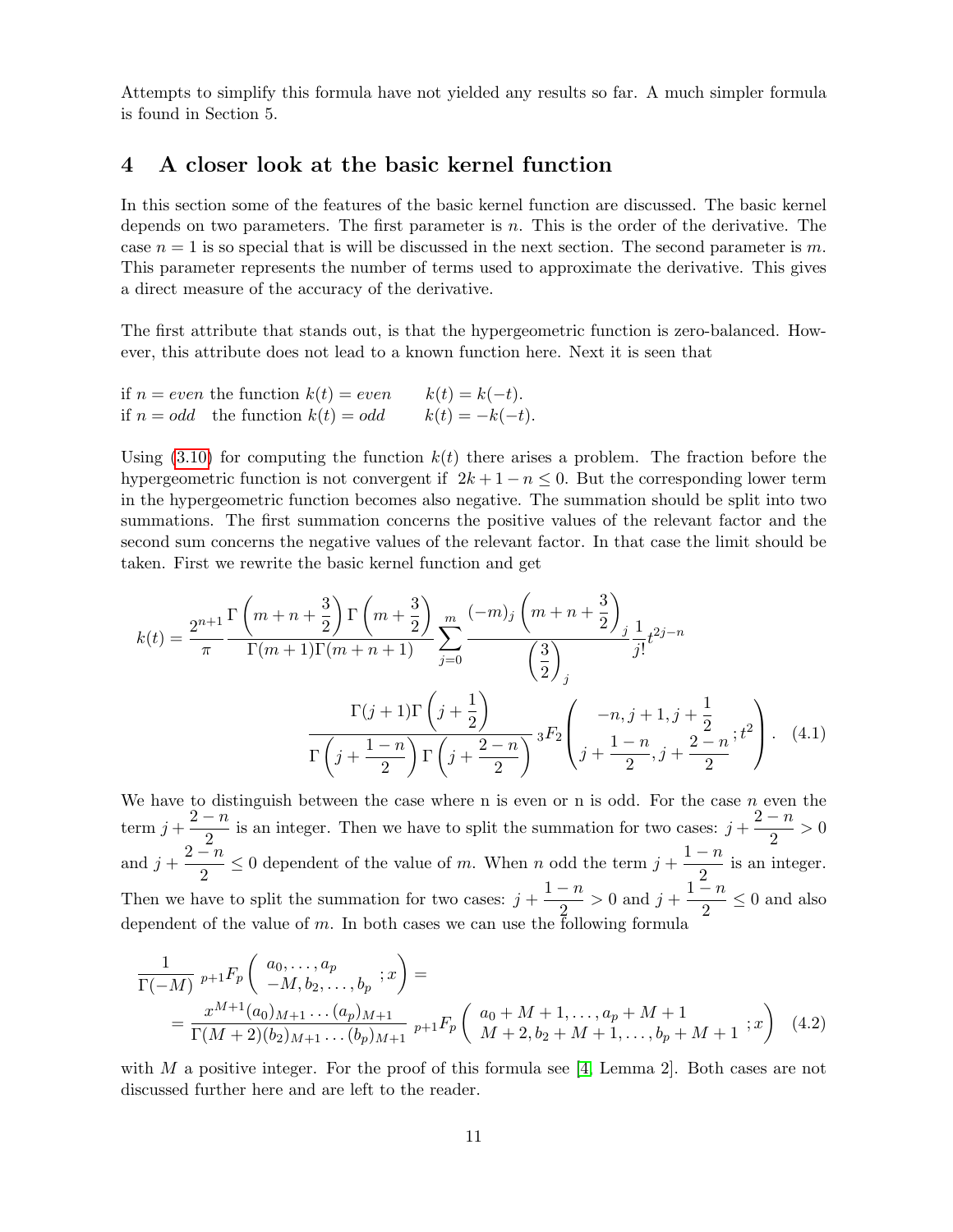A very special case occurs when  $m = 0$ . We distinguish again the cases with n even and n odd. Starting with *n* even, equation  $(4.1)$  becomes

$$
k(t) = \frac{\Gamma\left(n + \frac{3}{2}\right)}{\Gamma(n+1)\Gamma\left(\frac{1-n}{2}\right)} \frac{1}{t^n} \lim_{m \to 0} \frac{1}{\Gamma\left(m + \frac{2-n}{2}\right)} {}_3F_2\left(m + \frac{2-n}{2}, \frac{1-n}{2}; t^2\right).
$$

Application of [\(4.2\)](#page-10-1) gives

$$
k(t) = \frac{2^n \Gamma\left(n + \frac{3}{2}\right)}{\Gamma\left(\frac{1}{2}\right)} {}_2F_1\left(\frac{n}{2}, \frac{n+1}{2}; t^2\right).
$$

The hypergeometric function is equal the Legendre polynomial. At last we get

$$
k(t) = (-1)^n \frac{\Gamma(2n+2)}{2^{n+1}\Gamma(n+1)} P_n(t).
$$

For n odd we get the same function. This is the expected kernel for the Legendre derivative.

# 5 Second method for an alternative for the orthogonal derivative

Diekema and Koornwinder derive formula for the approximation of higher derivatives in [\[2,](#page-24-0) Section 4]. With a slight adaptation their formula [\[2,](#page-24-0) (4.6)] becomes

$$
h^{-n} \sum_{j=0}^{m} \left( \int_{-1}^{1} f(x+ht) P_{n+2j}(t) dt \right) \frac{P_{n+2j}^{(n)}(0)}{h_{n+2j}} =
$$
  
=  $f^{(n)}(x) + (-1)^m \frac{\left| P_{n+2m+2}^{(n)}(0) \right| f^{(n+2m+2)}(x)}{\left| k_{n+2m+2} \right| (n+2m+2)!} h^{2m+2} + o(h^{2m+2}).$ 

In this formula  $P_i^{(n)}$  $j^{(n)}(t)$  denotes the *n*-th derivative of the Legendre polynomial  $P_n(t)$ . We use the notations  $P_n(t) = k_n t^n + ...$  and  $h_n = \int_{-1}^1 P_n(t)^2 dt = 2/(2n+1)$ . We can write the left-hand side as

<span id="page-11-0"></span>
$$
(-h)^{-n} \int_{-1}^{1} f(x + \delta t)k(t)dt
$$

with

<span id="page-11-1"></span>
$$
k(t) = (-1)^n \sum_{j=0}^{m} \frac{P_{n+2j}(t) P_{n+2j}^{(n)}(0)}{h_{n+2j}}.
$$
\n(5.1)

With this formula we can derive a simple formula for the function  $\omega(t)$ . For the Legendre polynomials we have the following formula

$$
P_{n+2j}(t) = \frac{(-1)^n}{2^n (2n+1)_n} \frac{d^n}{dt^n} \left( (1-t^2)^n P_{2j}^{(n,n)}(t) \right)
$$

$$
\frac{d^n}{dt^n} P_{n+2j}(t) = 2^{-n} (n+2j+1)_n P_{2j}^{(n,n)}(t).
$$
(5.2)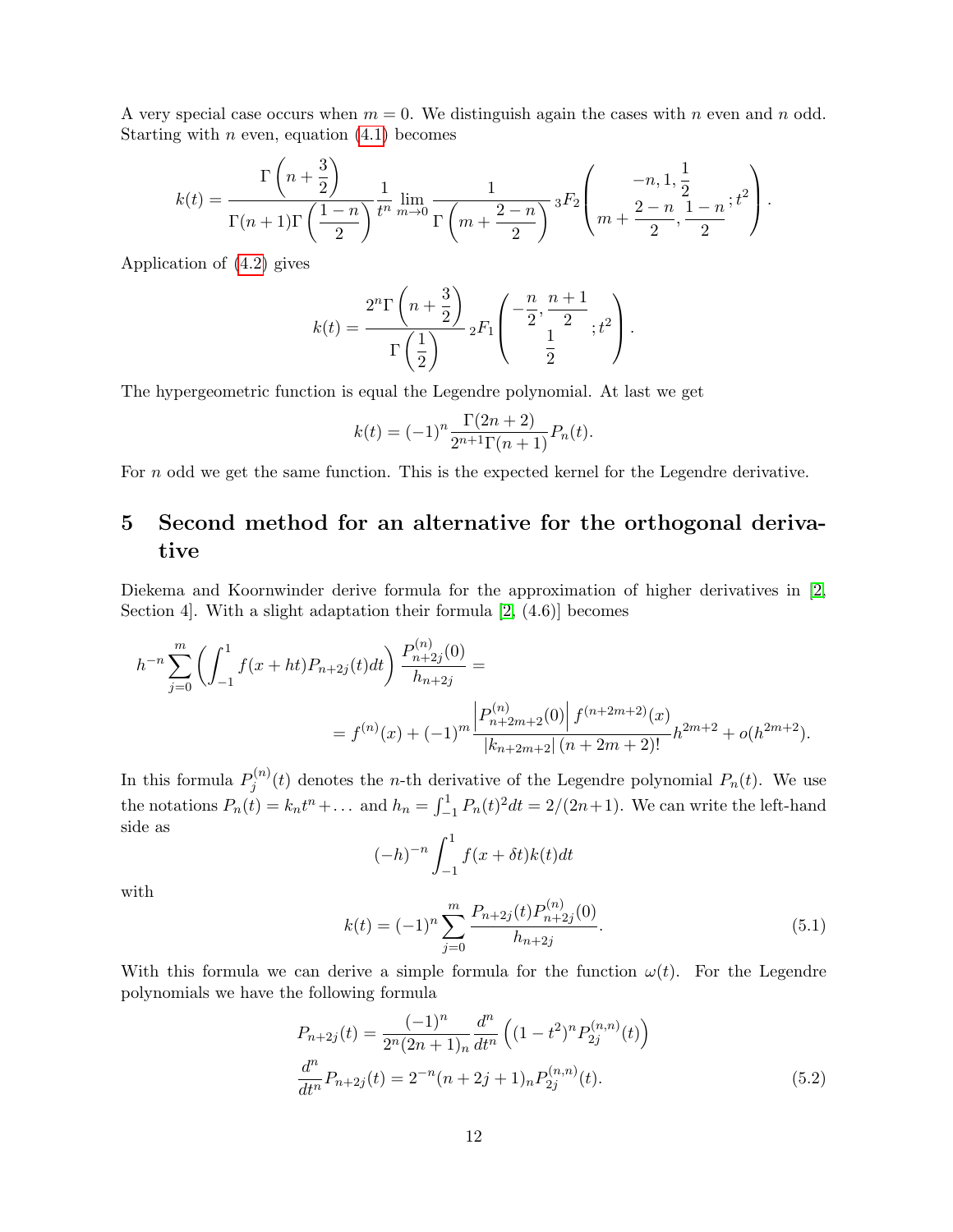$P_i^{(n,n)}$  $b_j^{(n,n)}$  are the Jacobi polynomials with constants  $h_j^{(n,n)}$  $j^{(n,n)}$  and  $k_j^{(n,n)}$  $j^{(n,n)}$ . Using these formula we get

$$
k(t) = 2^{-2n} \sum_{j=0}^{m} \frac{(n+2j+1)_n}{(2j+1)_n} \frac{1}{h_{n+2j}} \frac{d^n}{dt^n} \left( (1-t^2)^n P_{2j}^{(n,n)}(t) P_{2j}^{(n,n)}(0) \right)
$$
  
= 
$$
\frac{d^n}{dt^n} \left( 2^{-2n} \sum_{j=0}^{m} \frac{(n+2j+1)_n}{(2j+1)_n} \frac{1}{h_{n+2j}} \left( (1-t^2)^n P_{2j}^{(n,n)}(t) P_{2j}^{(n,n)}(0) \right) \right).
$$

Remembering  $k(t) = \omega^{(n)}(t)$  gives for  $\omega(t)$ 

$$
\omega(t) = 2^{-2n} (1 - t^2)^n \sum_{j=0}^m \frac{(n+2j+1)_n}{(2j+1)_n} \frac{1}{h_{n+2j}} P_{2j}^{(n,n)}(t) P_{2j}^{(n,n)}(0).
$$

Using

$$
h_{n+2j} \frac{2^{2n} (2j+1)_n}{(n+2j+1)_n} = h_{2j}^{(n,n)}
$$

gives

$$
\omega(t) = (1 - t^2)^n \sum_{j=0}^m \frac{P_{2j}^{(n,n)}(t) P_{2j}^{(n,n)}(0)}{h_{2j}^{(n,n)}} = (1 - t^2)^n \sum_{k=0}^{2m} \frac{P_k^{(n,n)}(t) P_k^{(n,n)}(0)}{h_k^{(n,n)}}.
$$

For the summation we can use the formula of Christoffel-Darboux and get

$$
\omega(t) = (1 - t^2)^n \frac{k_{2m}^{(n,n)}}{h_{2m}^{(n,n)} k_{2m+1}^{(n,n)}} \frac{P_{2m+1}^{(n,n)}(t) P_{2m}^{(n,n)}(0) - P_{2m}^{(n,n)}(t) P_{2m+1}^{(n,n)}(0)}{t - 0}
$$
  
= 
$$
(1 - t^2)^n \frac{k_{2m}^{(n,n)}}{h_{2m}^{(n,n)} k_{2m+1}^{(n,n)}} \frac{1}{t} P_{2m+1}^{(n,n)}(t) P_{2m}^{(n,n)}(0).
$$

The Jacobi polynomials can be written as Gegenbauer polynomials.

$$
\omega(t) = \frac{(1-t^2)^n}{t} \frac{k_{2m}^{(n,n)} P_{2m}^{(n,n)}(0)}{h_{2m}^{(n,n)} k_{2m+1}^{(n,n)}} \frac{(n+1)_n}{(2m+n+2)_n} C_{2m+1}^{(n+1/2)}(t).
$$

For the parameters we get

$$
k_{2m}^{(n,n)} = \frac{1}{2^{2m}} \binom{4m+2n}{2m} \qquad k_{2m+1}^{(n,n)} = \frac{1}{2^{2m+1}} \binom{4m+2+2n}{2m+1}
$$
  
\n
$$
h_{2m}^{(n,n)} = \frac{2^{2n+1}}{(4m+2n+1)} \frac{\Gamma(2m+n+1)^2}{(2m)!\Gamma(2m+2n+1)} \qquad P_{2m}^{(n,n)}(0) = \frac{(-1)^m}{2^{2m}} \binom{2m+n}{m}.
$$

Substitution gives after some manipulation with the Pochhammer symbols and the Gamma functions

$$
\omega(t) = \frac{(-1)^m}{\pi} \frac{\Gamma\left(m + \frac{3}{2}\right) \Gamma\left(n + \frac{1}{2}\right)}{\Gamma(m + n + 1)} \frac{(1 - t^2)^n}{t} C_{2m + 1}^{(n + 1/2)}(t)
$$

$$
= \frac{(-1)^m}{2^{2m + 2n + 1}} \frac{\Gamma(2m + 2)\Gamma(2n + 1)}{\Gamma(m + 1)\Gamma(n + 1)\Gamma(m + n + 1)} \frac{(1 - t^2)^n}{t} C_{2m + 1}^{(n + 1/2)}(t)
$$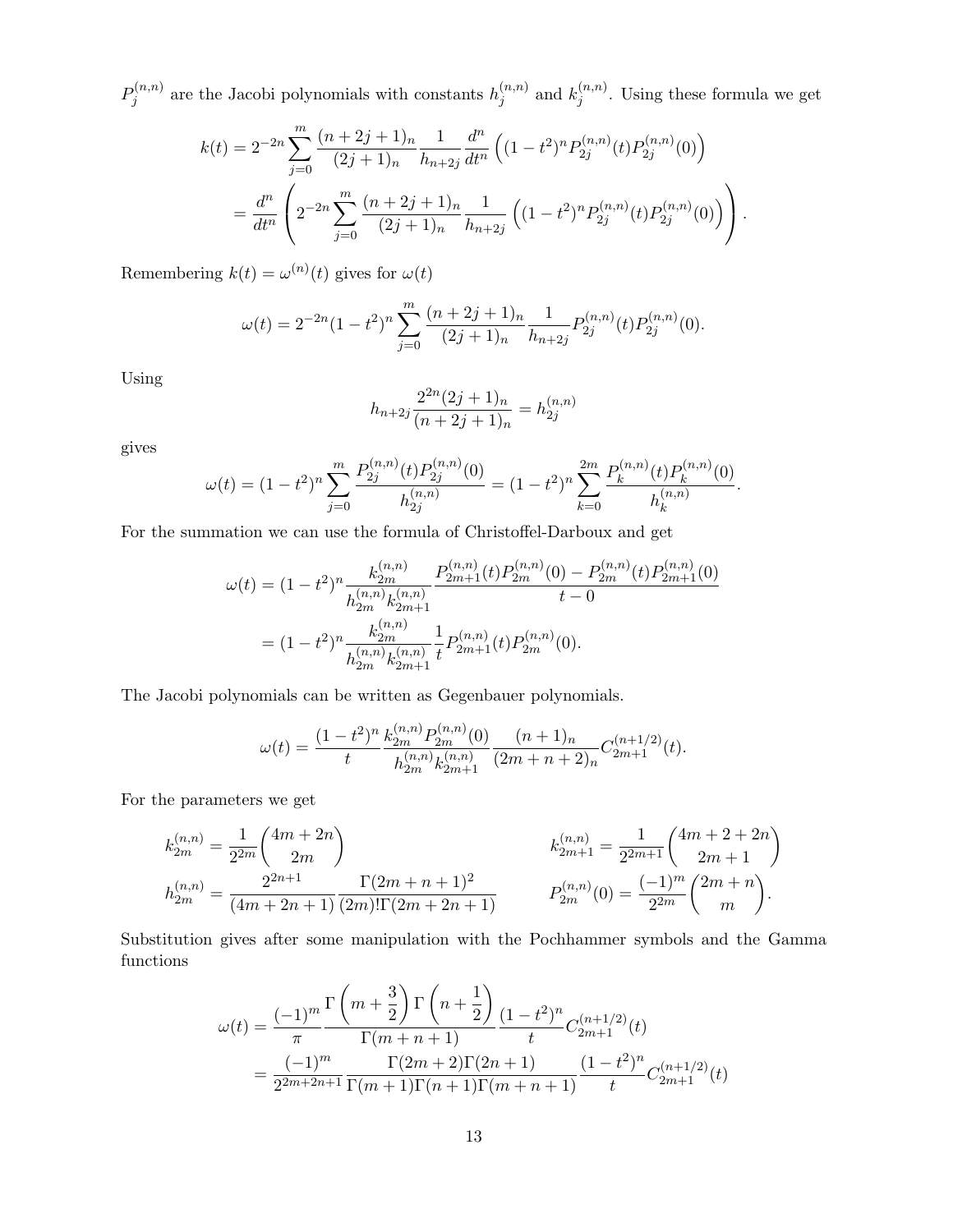We found this formula already in section 3. Now we have to compute the basic kernel function  $k(t)$ . The parameters are

$$
h_{n+2j} = \frac{2}{2n+4j+1}
$$

and using [\(5.2\)](#page-11-0)

$$
P_{n+2j}^{(n)}(0) = 2^{-n}(n+2j+1)_{n} P_{2j}^{(n,n)}(0) = (n+2j+1)_{n} \frac{(-1)^{j}}{2^{2j+n}} {2j+n \choose j}.
$$
 (5.3)

Substitution in [\(5.1\)](#page-11-1) gives after some manipulation with the Pochhammer symbols and the Gamma functions

<span id="page-13-1"></span>
$$
k(t) = (-1)^n \frac{2^{n-1}}{\sqrt{\pi}} \sum_{j=0}^m (2n+4j+1) \Gamma\left(n+j+\frac{1}{2}\right) \frac{1}{j!} (-1)^j P_{n+2j}(t).
$$
 (5.4)

### 6 The first derivative

Looking at formula  $(3.10)$  we see that the hypergeometric function is a polynomial of degree n. n is also the order of the derivative. In this section we will discuss the case where  $n = 1$  so we look for the kernel  $k(t)$  for the first derivative.

We get from  $(3.10)$  with  $n = 1$ 

<span id="page-13-0"></span>
$$
k_m(t) = \frac{4}{\pi} \frac{\left(m + \frac{3}{2}\right) \Gamma\left(m + \frac{5}{2}\right)}{\Gamma(m + 1)\Gamma(m + 2)} \sum_{j=0}^m \frac{(-m)_j \left(m + \frac{5}{2}\right)_j}{\left(\frac{3}{2}\right)_j} \frac{1}{j!} \left[j - (j+1)t^2\right] t^{2j-1}.\tag{6.1}
$$

The first few functions (see appendix B), which we call  $k_m(t)$  are

$$
k_0(t) = -\frac{3}{2}t
$$
  
\n
$$
k_1(t) = -\frac{15}{8}t(5 - 7t^2)
$$
  
\n
$$
k_2(t) = -\frac{105}{128}t(35 - 126t^2 + 99t^4)
$$
  
\n
$$
k_3(t) = -\frac{315}{512}t(105 - 693t^2 + 1287t^4 - 715t^6).
$$

It is easy to check that the function  $k_m(t)$  satisfies the following difference equation

$$
k_{m+1}(t) = \left(1 + \frac{C_m}{A_m} - \frac{1}{A_m}t^2\right)k_m(t) - \frac{C_m}{A_m}k_{m-1}(t)
$$

with

$$
\frac{1}{A_m} = \frac{(4m+5)(4m+7)}{(2m+2)^2} \quad \text{and} \quad \frac{C_m}{A_m} = \frac{(2m+3)^2(4m+7)}{(2m+2)^2(4m+3)}.
$$

Then we may conclude that the function  $k_m(t)$  is orthogonal. Looking at equation [\(6.1\)](#page-13-0) it turns out that the summation can be performed. It is possible to write the function  $k_m(t)$  in a highly simplified form.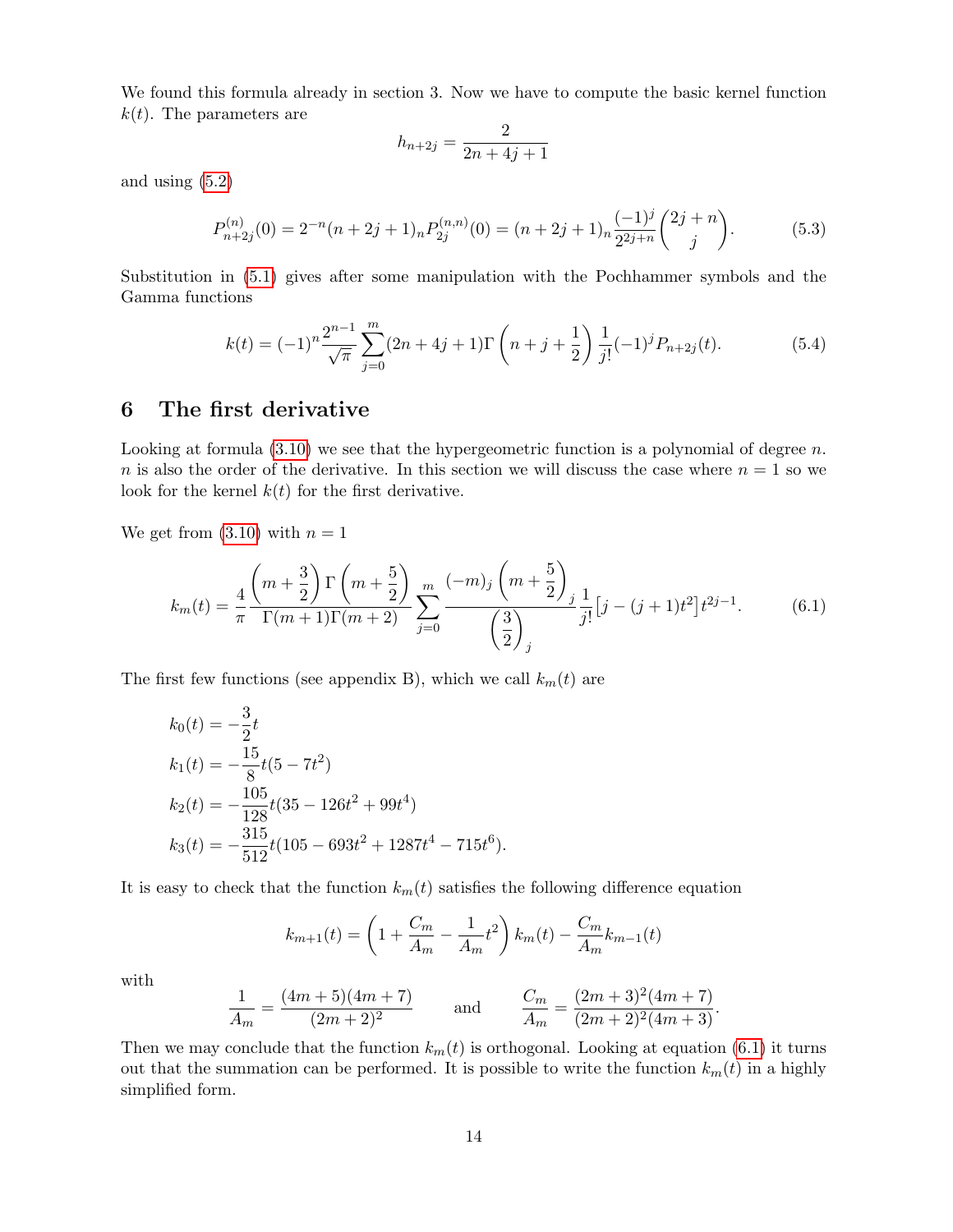We start with [\(6.1\)](#page-13-0) and split the right hand side.

$$
k_m(t) = -\frac{4}{\pi} \frac{\Gamma\left(m + \frac{3}{2}\right) \Gamma\left(m + \frac{5}{2}\right)}{\Gamma(m + 1)\Gamma(m + 2)} \sum_{j=0}^m \frac{(-m)_j \left(m + \frac{5}{2}\right)_j}{\left(\frac{3}{2}\right)_j} \frac{1}{j!} t^{2j+1} + \\ + (1 - t^2) \frac{4}{\pi} \frac{\left(m + \frac{3}{2}\right) \Gamma\left(m + \frac{5}{2}\right)}{\Gamma(m + 1)\Gamma(m + 2)} \sum_{j=1}^m \frac{(-m)_j \left(m + \frac{5}{2}\right)_j}{\left(\frac{3}{2}\right)_j} \frac{1}{(j-1)!} t^{2j-1}.
$$

Changing the summation in the second term we get

$$
k_m(t) = -\frac{4}{\pi} \frac{\Gamma\left(m + \frac{3}{2}\right) \Gamma\left(m + \frac{5}{2}\right)}{\Gamma(m + 1)\Gamma(m + 2)} \sum_{j=0}^m \frac{(-m)_j \left(m + \frac{5}{2}\right)_j}{\left(\frac{3}{2}\right)_j} \frac{1}{j!} t^{2j+1} +
$$
  

$$
- (1 - t^2) \frac{8}{3\pi} \frac{\left(m + \frac{3}{2}\right) \Gamma\left(m + \frac{7}{2}\right)}{\Gamma(m) \Gamma(m + 2)} \sum_{j=0}^{m-1} \frac{(1 - m)_j \left(m + \frac{7}{2}\right)_j}{\left(\frac{5}{2}\right)_j} \frac{1}{j!} t^{2j+1} . \quad (6.2)
$$

The summations can be done and there appears Jacobi functions.

<span id="page-14-0"></span>
$$
\sum_{j=0}^{m} \frac{(-m)_j \left(m + \frac{5}{2}\right)_j}{\left(\frac{3}{2}\right)_j} \frac{1}{j!} t^{2j+1} = t \frac{\sqrt{\pi} \Gamma(m+1)}{2\Gamma\left(m + \frac{5}{2}\right)} P_m^{(1/2,1)}(1 - 2t^2).
$$
  

$$
\sum_{j=0}^{m-1} \frac{(1-m)_j \left(m + \frac{7}{2}\right)_j}{\left(\frac{5}{2}\right)_j} \frac{1}{j!} t^{2j+1} = t \frac{3\sqrt{\pi} \Gamma(m)}{4\Gamma\left(m + \frac{3}{2}\right)} P_{m-1}^{(3/2,2)}(1 - 2t^2).
$$

Substitution in [\(6.2\)](#page-14-0) gives

<span id="page-14-1"></span>
$$
k_m(t) = -\frac{2\Gamma\left(m + \frac{5}{2}\right)}{\sqrt{\pi}\Gamma(m + 2)} \left[ t \, P_m^{(1/2,1)}(1 - 2t^2) + \left(m + \frac{5}{2}\right)(1 - t^2)t \, P_{m-1}^{(3/2,2)}(1 - 2t^2) \right].\tag{6.3}
$$

To continue there are two possibilities. The first possibility transforms the Jacobi polynomials to Gegenbauer polynomials. These can be transformed into Legendre polynomials. We get a sum of two Legendre polynomials.

The second possibility uses transform formulas for the Jacobi polynomials and at last we get a single Jacobi polynomial.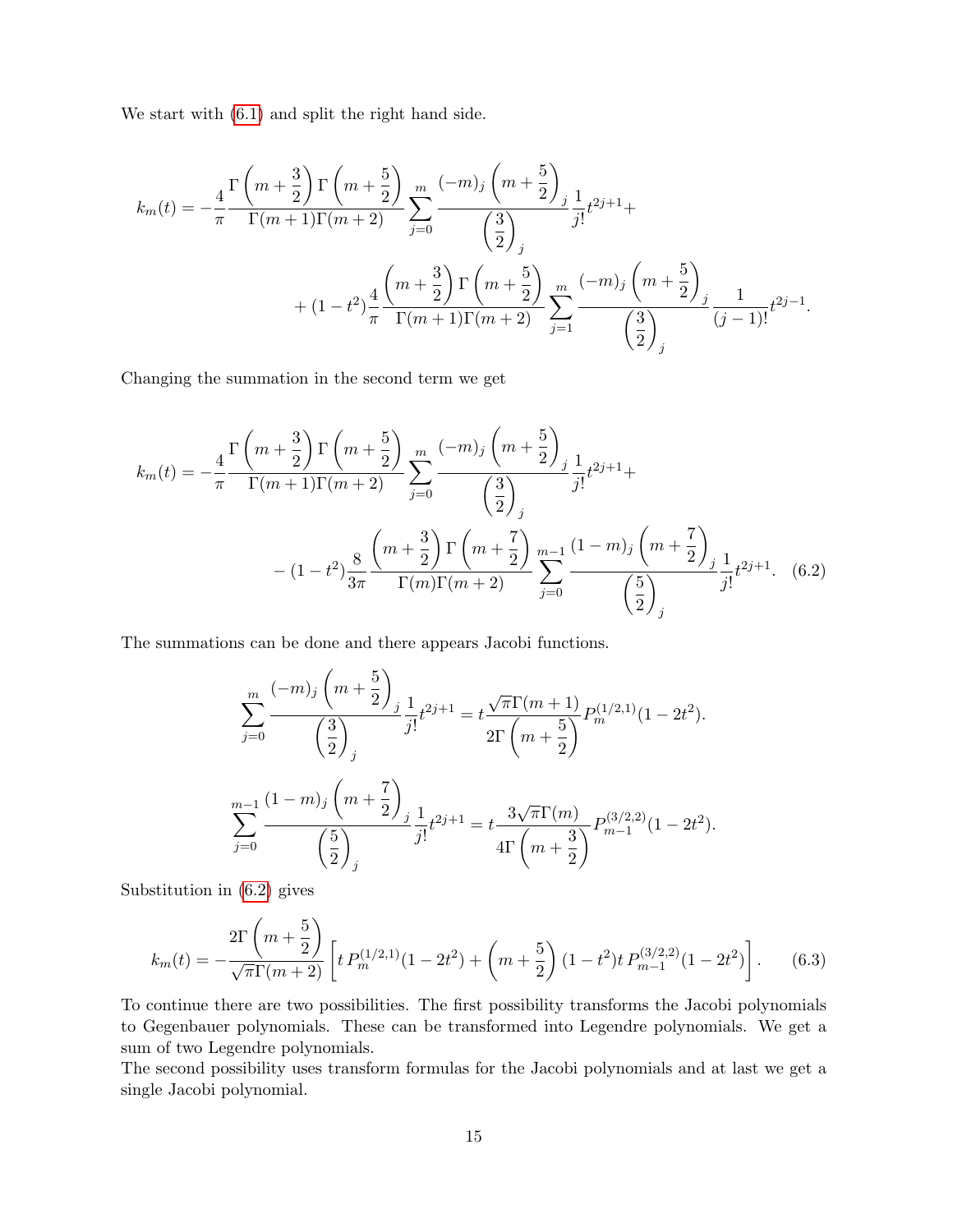First possibility.

The Jacobi polynomials can be transformed to Gegenbauer polynomials. Using [\[1,](#page-24-6) 22.5.25, 22.5.26] gives

$$
t P_m^{(1/2,1)}(1 - 2t^2) = -\frac{1}{(2m+3)} C_{2m+1}^{(3/2)}(t)
$$
  

$$
t P_{m-1}^{(3/2,2)}(1 - 2t^2) = \frac{1}{2(2m+3)\left(m + \frac{5}{2}\right)} \frac{d}{dt} \left[C_{2m+1}^{(3/2)}(t)\right]
$$

.

For the derivative of the Gegenbauer function we use [\[1,](#page-24-6) 22.9.2] and get

$$
\frac{d}{dt}\left[C_{2m+1}^{(3/2)}(t)\right] = \frac{3}{t}C_{2m}^{(5/2)}(t) - \frac{1}{t^2}C_{2m+1}^{(3/2)}(t).
$$

Substitution in [\(6.3\)](#page-14-1) gives

$$
k_m(t) = -\frac{\Gamma\left(m + \frac{3}{2}\right)}{\sqrt{\pi}\Gamma(m + 2)} \left[ \left(-1 - \frac{1 - t^2}{2t^2}\right) C_{2m+1}^{(3/2)}(t) + \frac{3}{2} \left(\frac{1 - t^2}{t}\right) C_{2m}^{(5/2)}(t) \right].
$$

For the second Gegenbauer function we use [\[1,](#page-24-6) 22.7.3] and get

 $\sim$ 

$$
3(1-t^2)C_{2m}^{(5/2)}(t) = (4+2m)t C_{2m+1}^{(3/2)} - (2m+2)C_{2m+2}^{(3/2)}(t).
$$

Substitution gives

$$
k_m(t) = -\frac{\Gamma\left(m + \frac{3}{2}\right)}{\sqrt{\pi}\Gamma(m + 2)} \left[ \left(\frac{3}{2} + m - \frac{1}{2t^2}\right) C_{2m+1}^{(3/2)}(t) - \frac{1}{t}(m+1)C_{2m+2}^{(3/2)}(t) \right].
$$

With [\[1,](#page-24-6) 22.7.3]

$$
C_{n-2}^{(\lambda+1)}(t) = \frac{(2\lambda+1)t}{2\lambda(1-t^2)} C_{n-1}^{(\lambda)}(t) - \frac{n}{2\lambda(1-t^2)} C_n^{(\lambda)}(t).
$$

we can decrease the upper indexes of the Gegenbauer functions with one. For  $\lambda = 1/2$  the Gegenbauer polynomial becomes a Legendre polynomial. Using the standard recurrence equation for the Legendre polynomials [\[1,](#page-24-6) 22.7.10]

<span id="page-15-0"></span>
$$
P_{n+1}(t) = \frac{2n+1}{n+1}t P_n(t) - \frac{n}{n+1} P_{n-1}(t)
$$

a lot of times we get at last

$$
k_m(t) = \frac{1}{B(m+1, m+2)2^{2m+2}} (-1)^{m+1} \frac{1}{t^2} \Big[ (2m+2)t P_{2m+2}(t) + P_{2m+1}(t) \Big]
$$
  
= 
$$
\frac{(2m+3)}{B(m+1, m+2)(4m+5)2^{2m+2}} (-1)^{m+1} \frac{1}{t^2} \Big[ (2m+2) P_{2m+3}(t) + (2m+3) P_{2m+1}(t) \Big]
$$
(6.4)

where  $B(m+1, m+2)$  is the Beta function. We conclude that the kernel function  $k_m(t)$  can be written as a sum of two Legendre functions.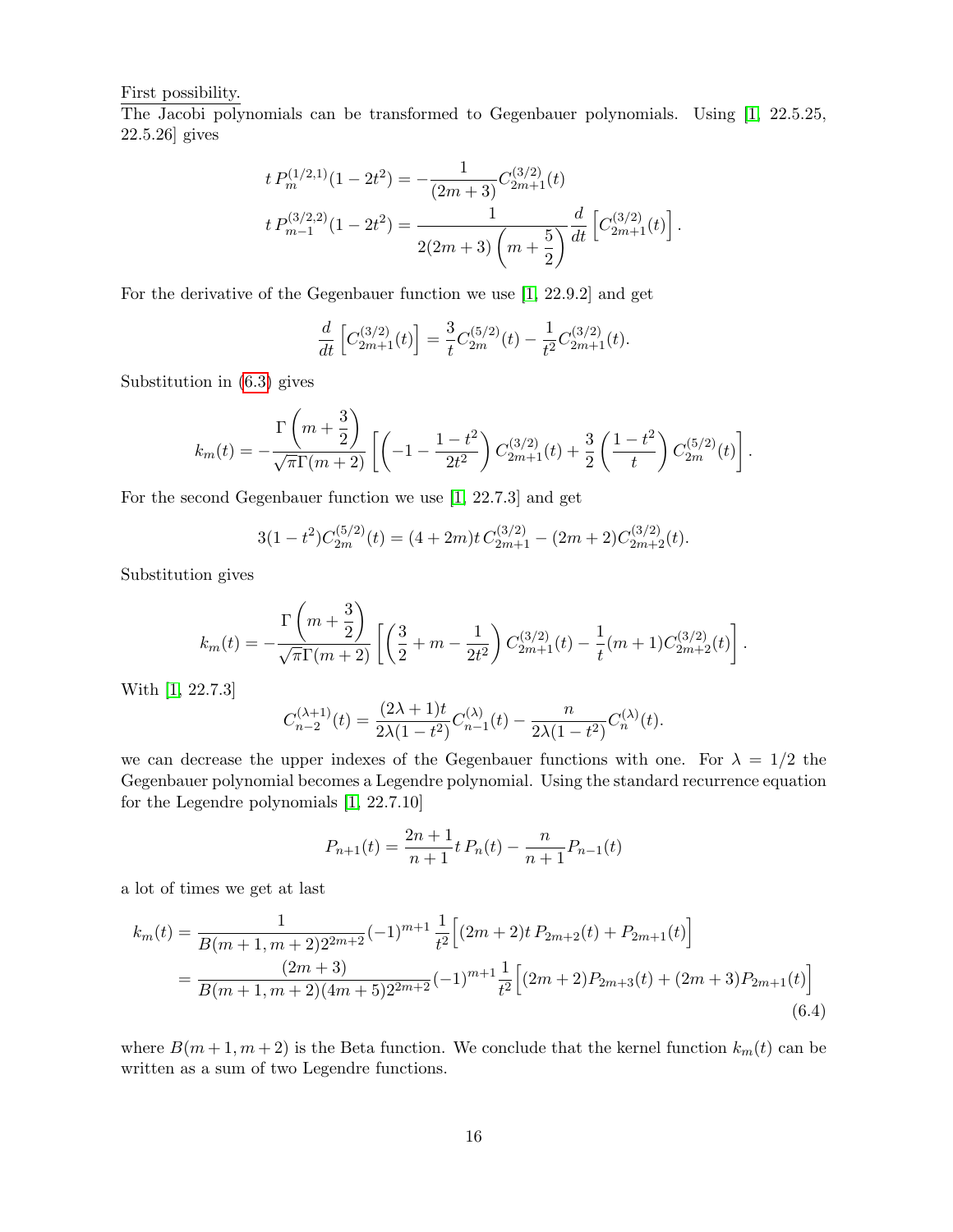Second possibility. We repeat here  $(6.3)$ .

$$
k_m(t) = -\frac{2\Gamma\left(m + \frac{5}{2}\right)}{\sqrt{\pi}\Gamma(m + 2)}t \left[ P_m^{(1/2,1)}(1 - 2t^2) + \left(m + \frac{5}{2}\right)(1 - t^2)P_{m-1}^{(3/2,2)}(1 - 2t^2) \right].
$$
 (6.5)

We define the form between the square brackets as

$$
K = P_m^{(1/2,1)}(1 - 2t^2) + \left(m + \frac{5}{2}\right)(1 - t^2) P_{m-1}^{(3/2,2)}(1 - 2t^2).
$$

For the Jacobi polynomials there are a lot of transformation formula [\[1,](#page-24-6) 10.8]. The goal of these transformations is to bring the first order to  $3/2$  and the second order to zero. First of all we use [\[5,](#page-24-7) 10.8.(33)] a lot of times

$$
2\left(m+\frac{\alpha+\beta}{2}+1\right)P_m^{(\alpha,\beta+1)}(1-2t^2) = \frac{(m+\beta+1)}{(1-t^2)}P_m^{(\alpha,\beta)}(1-2t^2) + \frac{(m+1)}{(1-t^2)}P_{m+1}^{(\alpha,\beta)}(1-2t^2)
$$

and get at last

$$
K = \frac{2(m+1)}{(4m+5)} \frac{1}{(1-t^2)} \left( P_m^{(1/2,0)}(1-2t^2) + P_{m+1}^{(1/2,0)}(1-2t^2) \right) +
$$
  
+ 
$$
\frac{2m(m+1)(2m+5)}{(4m+3)(4m+5)} \frac{1}{(1-t^2)} \left( P_{m-1}^{(3/2,0)}(1-2t^2) + P_m^{(3/2,0)}(1-2t^2) \right) +
$$
  
+ 
$$
\frac{2m(m+1)(2m+5)}{(4m+5)(4m+7)} \frac{1}{(1-t^2)} \left( P_m^{(3/2,0)}(1-2t^2) + P_{m+1}^{(3/2,0)}(1-2t^2) \right).
$$

Only the polynomials with first order 1/2 should be converted into polynomials with order 3/2. We use [\[5,](#page-24-7) 10.8.(35)]

$$
P_m^{(\alpha-1,0)}(1-2t^2) = \frac{(m+\alpha)}{(2m+\alpha)}P_m^{(\alpha,0)}(1-2t^2) - \frac{m}{(2m+\alpha)}P_{m-1}^{(\alpha,0)}(1-2t^2).
$$

After gathering the different terms there remains

$$
K = \frac{2m(m+1)(2m+3)}{(4m+3)(4m+5)} \frac{1}{(1-t^2)} P_{m-1}^{(3/2,0)}(1-2t^2) +
$$
  
+ 
$$
\frac{2(m+1)(4m^2+10m+3)}{(4m+3)(4m+7)} \frac{1}{(1-t^2)} P_m^{(3/2,0)}(1-2t^2) +
$$
  
+ 
$$
\frac{2(2m+5)(m+1)^2}{(4m+5)(4m+7)} \frac{1}{(1-t^2)} P_{m+1}^{(3/2,0)}(1-2t^2).
$$

and there rests all Jacobi polynomials with the same orders. Only the index of the polynomials are different. We use the standard recurrence equation for the Jacobi polynomials [\[5,](#page-24-7) 10.8.(11)]

$$
2(m+\alpha)(m+\beta)(2m+\alpha+\beta+2)P_{m-1}^{(\alpha,\beta)}(x) =
$$
  
=  $(2m+\alpha+\beta+1)\left[(2m+\alpha+\beta)(2m+\alpha+\beta+2)x+\alpha^2-\beta^2\right]P_m^{(\alpha,\beta)}(x) -$   
 $-2(m+1)(m+\alpha+\beta+1)(2m+\alpha+\beta)P_{m+1}^{(\alpha,\beta)}(x).$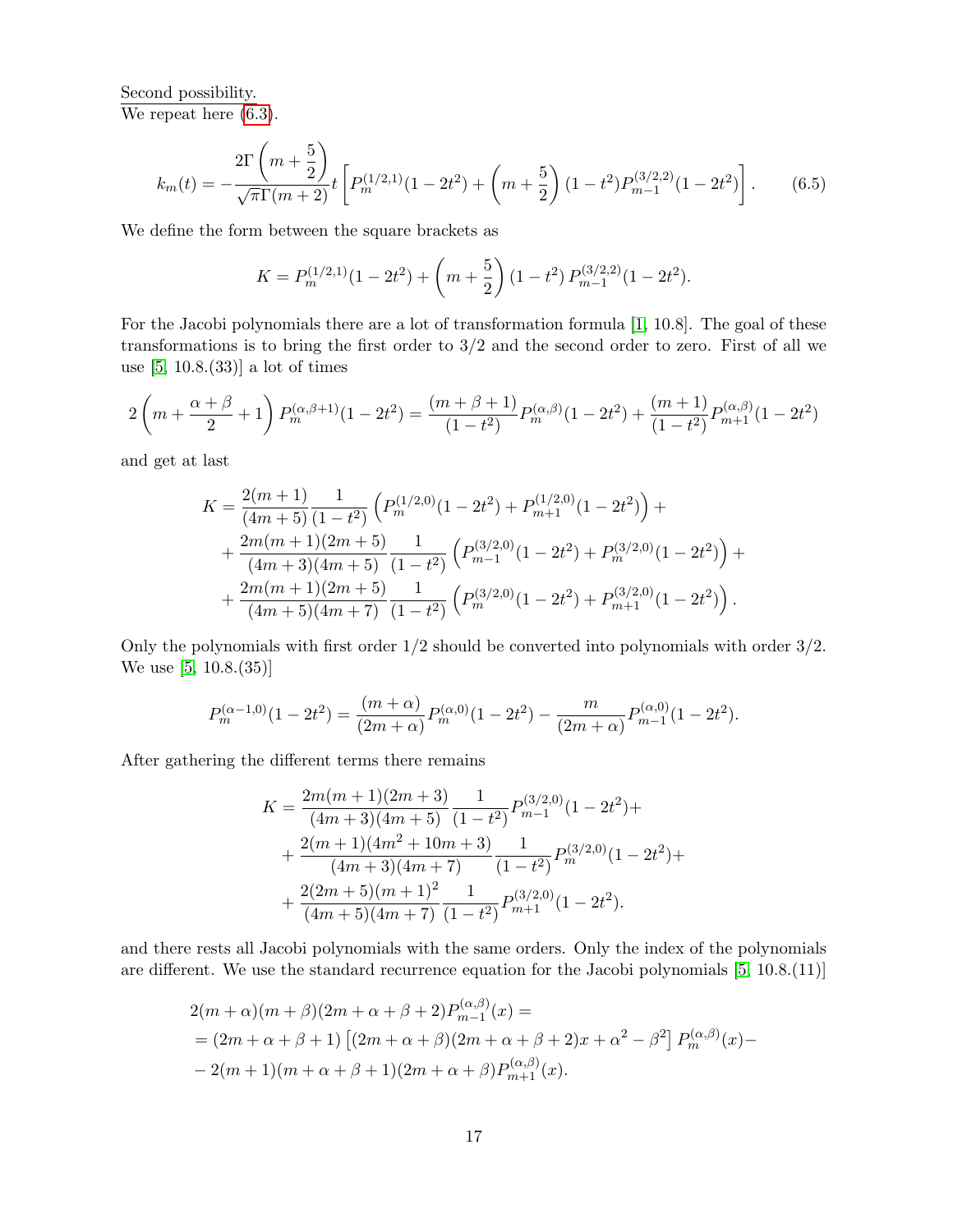Application gives at last

$$
K = (m+1)P_m^{(3/2,0)}(1-2t^2) = (m+1)(-1)^m P_m^{(0,3/2)}(2t^2-1).
$$

Then we get for  $k_m(t)$ 

<span id="page-17-0"></span>
$$
k_m(t) = (-1)^{m+1} \frac{2\Gamma\left(m + \frac{5}{2}\right)}{\sqrt{\pi}\Gamma(m+1)} t P_m^{(0,3/2)}(2t^2 - 1).
$$
 (6.6)

Remark 6.1. Combining [\(6.4\)](#page-15-0) and [\(6.6\)](#page-17-0) results in a relation between a special Jacobi polynomial and two Legendre polynomials.

<span id="page-17-1"></span>
$$
P_m^{(0,3/2)}(2t^2 - 1) = \frac{(m+2)2^{m+3}}{(4m+5)} \frac{2}{t^3} \Big[ (2m+2)P_{2m+3}(t) + (2m+3)P_{2m+1}(t) \Big].
$$
 (6.7)

**Remark 6.2.** For the second order derivative  $(n = 2)$  the formula for  $k(t)$  becomes

$$
k_m(t) = (-1)^m \frac{4\Gamma\left(m + \frac{7}{2}\right)}{\sqrt{\pi}\Gamma(m+1)(4m+7)} \Big[ (2m+4)P_m^{(0,3/2)}(2t^2 - 1) + (2m+3)P_{m+1}^{(0,3/2)}(2t^2 - 1) \Big].
$$

With  $(6.7)$  we can express this function  $k(t)$  as a summation of Legendre functions of odd orders.

As we noted earlier, the function  $k_m(t)$  for  $n = 1$  is orthogonal. Here follows an overview of the orthogonality properties of this function.

#### **Overview**

- The orthogonal polynomial

$$
k_m(t) = (-1)^{m+1} \frac{\Gamma(2m+4)}{\Gamma(m+1)\Gamma(m+2)2^{2m+2}} t P_m^{(0,3/2)}(2t^2 - 1) - 1 \le t \le 1.
$$

- The basic orthogonality property

$$
\int_{-1}^{1} k_m(t)k_n(t) w(t)dt = h_m \delta_{mn}
$$

with

$$
h_m = \frac{\Gamma(2m+4)^2}{2^{4m+3}(4m+5)\Gamma(m+1)^2\Gamma(m+2)^2}.
$$

- The weight function

$$
w(t) = \left(1 + \sum_{k=1}^{\infty} c_k t^{2k+1}\right) t^2.
$$

 $c_k$  are arbitrary parameters (and can also be omitted).

- The recurrence equation.

$$
k_{m+1}(t) = \left(1 + \frac{C_m}{A_m} - \frac{1}{A_m}t^2\right)k_m(t) - \frac{C_m}{A_m}k_{m-1}(t)
$$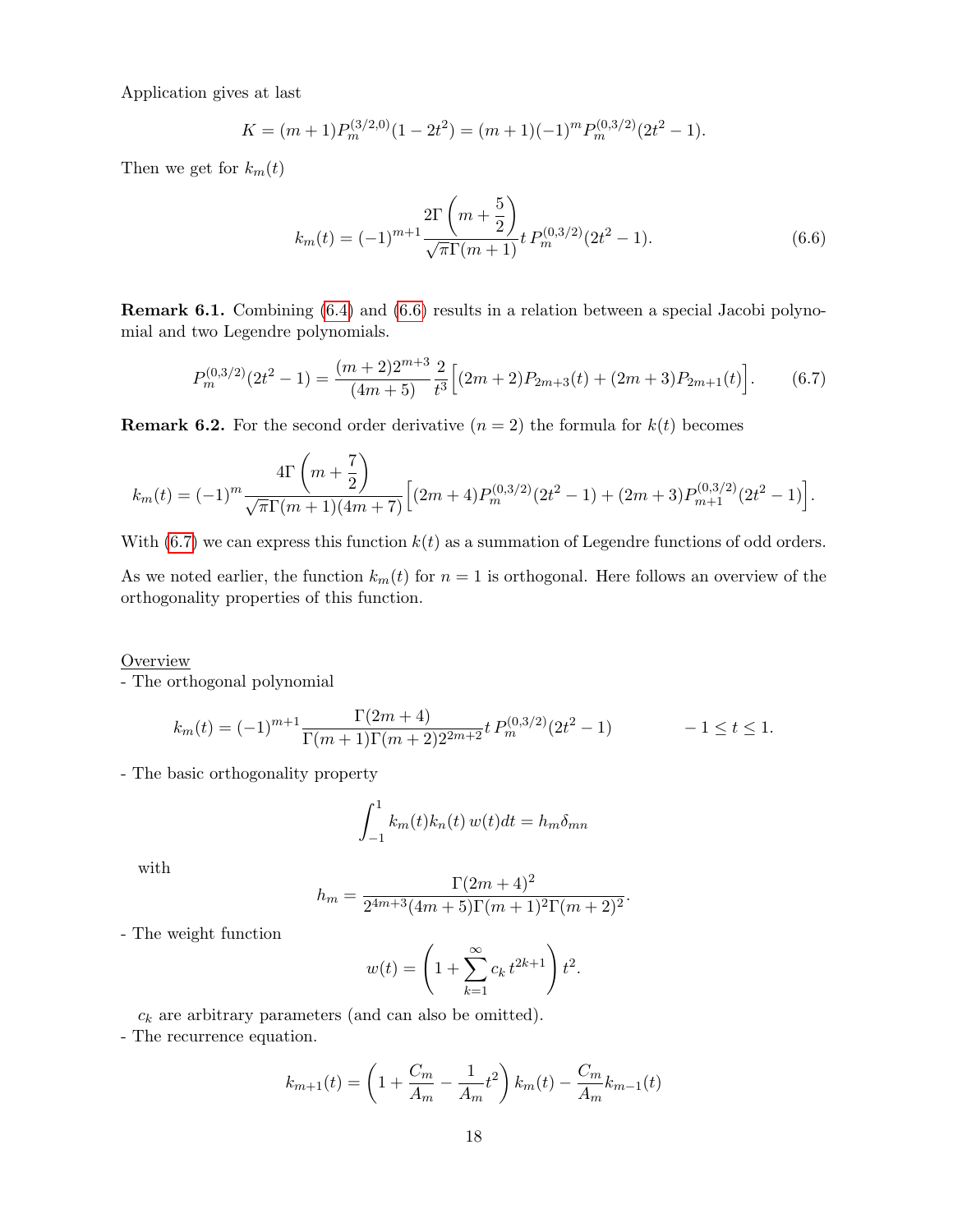with

$$
\frac{C_m}{A_m} = \frac{(2m+3)^2(4m+7)}{(2m+2)^2(4m+3)} \quad \text{and} \quad \frac{1}{A_m} = \frac{(4m+5)(4m+7)}{(2m+2)^2}
$$

and

$$
k_{-1}(t) = 0
$$
 and  $k_0(t) = -\frac{3t}{2}$ 

.

- The differential-difference equation

$$
t(1-t^2)\frac{d}{dt}k_m(t) = \left(\frac{4m^2+4m+3}{4m+3} - (2m+1)t^2\right)k_m(t) - \frac{(2m+3)^2}{4m+3}k_{m-1}(t).
$$

- The differential equation

$$
t^{2}(1-t^{2})^{2} \frac{d^{2}}{dt^{2}} k_{m}(t) + A_{m}t(1-t^{2}) \frac{d}{dt} k_{m}(t) - B_{m}k_{m}(t) = 0
$$

with

$$
A_m = 2(1 - 2t^2)
$$
 and  $B_m = 2(m + 2)(2m + 1)t^4 - 2(2m + 3)(m + 1)t^2 + 2$ .

### 7 Transfer function of the new derivative

Liptaj in his paper [\[9\]](#page-24-2) shows that the formula for the derivatives are much more accurate then the standard Legendre derivatives. He uses some test functions to demonstrate this effect. The derivative can be regarded as a filter. This filter is characterized by his transfer function. The author in his thesis [\[3\]](#page-24-3) argues that it is recommended to use the transfer function because then you can see

- the effect of the noise disturbed input signal on the output signal

- the effect of the frequency content of the input signal on the output signal.

In that case you are independent of the test functions. Liptaj uses test functions with very low different frequency contents. In this way it is difficult to decide how accurate the filter is.

In this section we investigate the transfer function of the filter equation [\(3.1\)](#page-4-1) of the derivative which will be repeat here

$$
\frac{d^n}{dx^n}f(x) = \lim_{h \to 0} \left(-\frac{1}{h}\right)^n \int_{-1}^1 k(t)f(x+h\,t)dt.
$$

Let us call the transfer function of the left hand side  $H(\omega)$ . The transfer function follows from [\(5.4\)](#page-13-1) and is then given by (omitting the limit)

$$
H(h,\omega) = \left(\frac{1}{h}\right)^n \frac{2^n}{\sqrt{\pi}} \sum_{j=0}^m (2n+4j+1) \Gamma\left(n+j+\frac{1}{2}\right) \frac{1}{j!} (-1)^j \int_{-1}^1 P_{n+2j}(t) e^{-ih\omega t} dt. \tag{7.1}
$$

The integral is known  $[6, 3.3(1)]$ 

$$
\int_{-1}^{1} P_n(t)e^{-i\omega t}dt = (-1)^n i^n (2\pi)^{1/2} \omega^{-1/2} J_{n+1/2}(\omega)
$$

$$
= (-1)^n i^n j_n(\omega)
$$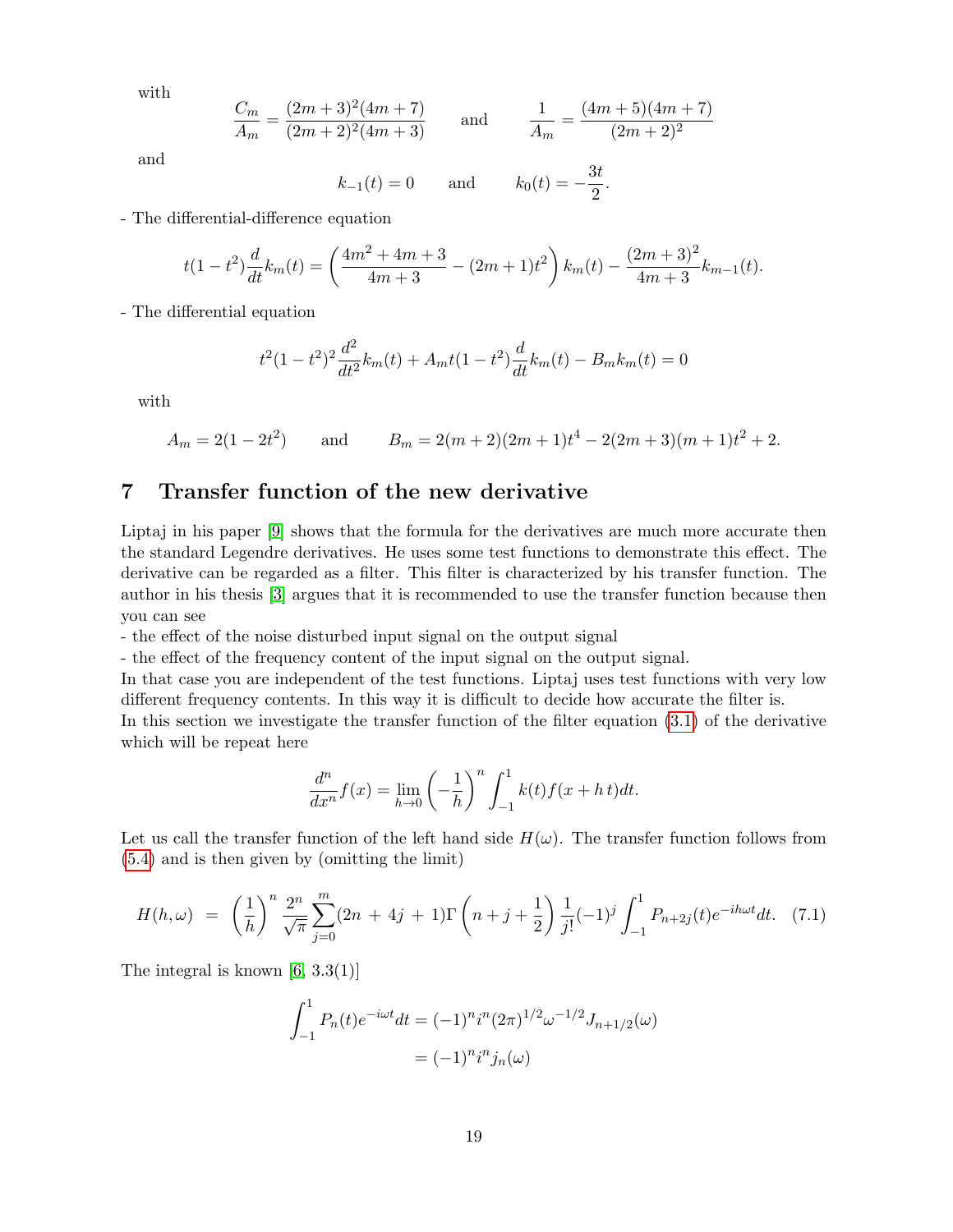$J_n(\omega)$  is the Bessel function of the first kind.  $j_n(\omega)$  is the spherical Bessel function of the first kind. Substitution gives

$$
H(h,\omega) = \left(-\frac{1}{h}\right)^n i^n \frac{2^n}{\sqrt{\pi}} \sum_{j=0}^m (2n+4j+1) \Gamma\left(n+j+\frac{1}{2}\right) \frac{1}{j!} j_{n+2j}(h\omega)
$$

In the next figure we show the modulus of the transfer function for  $n = 2$  and different values for m. For  $m = 0$  we get the transfer function of the second order Legendre derivative. This is also given in [\[3,](#page-24-3) section 2.6]. When using another order of the derivative, the shape of the figures does not change, only the axes are adjusted. The same for the value of  $h$ . The product  $(h\omega)$  determines the adjustment of the horizontal axe.



Figure 4: Moduli of the absolute value of the transfer function of a second order differentiator for  $m = 0$ ,  $m = 2$  and  $m = 5$ .  $h = 0.01$ . For  $m = 0$  this is the transfer function of the second order Legendre differentiator.

We see in the figure that with higher values of  $m$  the bandwidth of the derivative will increase. This is in line with what we expect. But there is a also a limit for the bandwidth of the transfer function.

As an approximation of the maximum of the transfer function we get

$$
\omega_{nax} \approx \frac{2}{h} \sqrt{2m + n + \frac{5}{2}}.
$$

For practical reasons it is recommended using a signal with its highest frquency component is lower then 10 times this maximum. This means that if we want to use test functions, carefully attention must be paid to the frequency content of those test functions. After all the accuracy of the differentiator depends on the frequency content of the test signal. With a test signal with low frequencies the approximation will be better than with a test signal with high frequencies.

### 8 Summary and conclusion

This paper describes an extension of the orthogonal derivative which first appears under this name in the thesis of the author [\[3\]](#page-24-3). In [\[2\]](#page-24-0) there is a survey of this derivative which is already known for long time under different names. The standard formula is

$$
\frac{d^n}{dx^n}f(x) = \lim_{h \downarrow 0} \frac{k_n n!}{h_n} \frac{1}{h^n} \int_{\mathbb{R}} f(x + hu)p_n(u)d\mu(u)
$$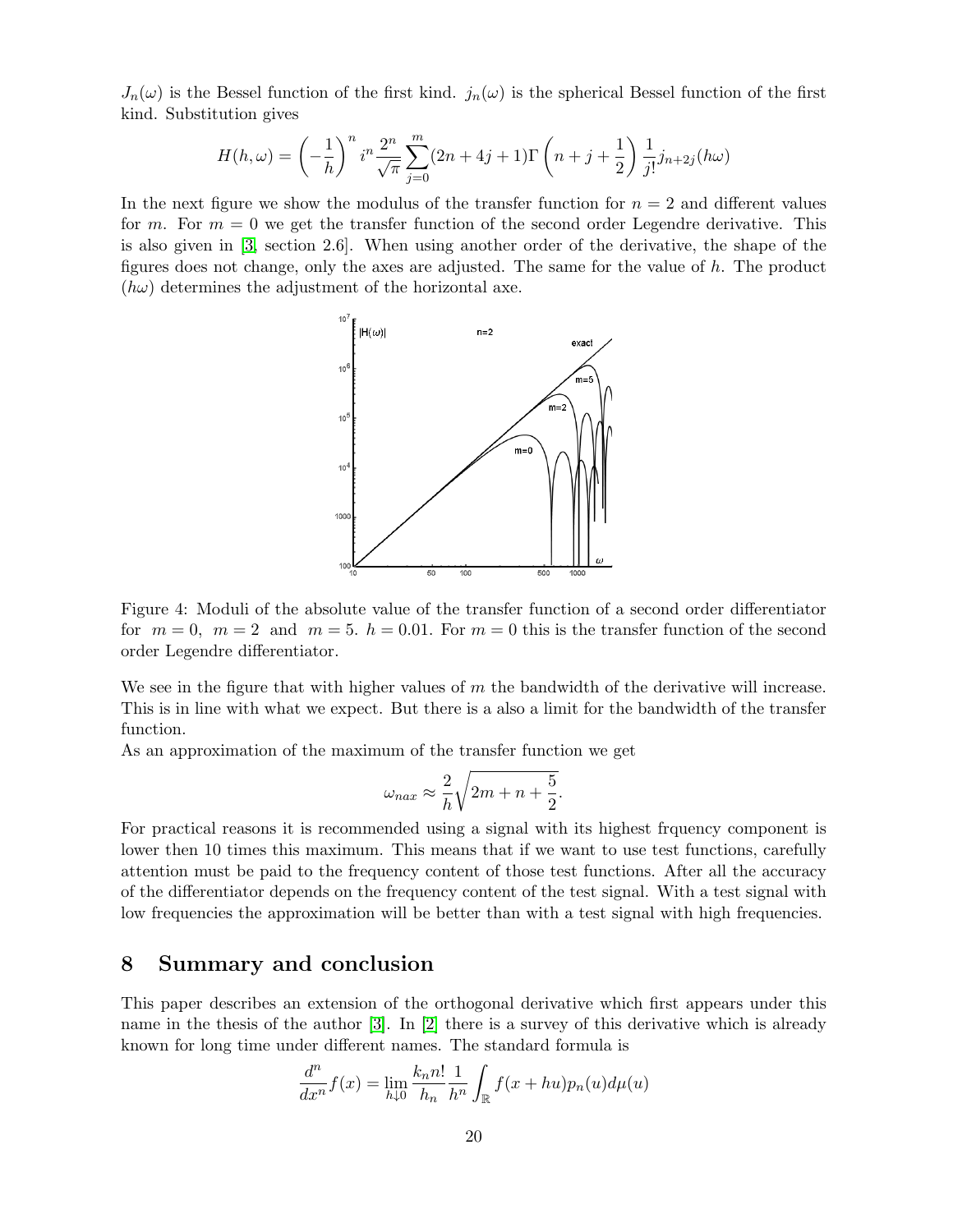with the necessary conditions [\(2.4\)](#page-2-0). Liptay in his papers [\[8\]](#page-24-1),[\[9\]](#page-24-2) developed a new formula for the derivative by integration of a function on an bounded interval with greater accuracy then the approximate orthogonal derivative. His formula is

$$
\frac{d^n}{dx^n}f(x) = \lim_{h \to 0} \left(-\frac{1}{h}\right)^n \int_{-1}^1 k(t)f(x+h\,t)dt
$$

with  $k(t)$  is a kernel which can be computed by solution of a number of equations. He claims that the accuracy of his formula is much better then the standard Lanczos' derivative which is the first order Legendre derivative. He did not derive a general formula for  $k(t)$ . In this paper a general solution for  $k(t)$  is derived. We found

$$
k(t) = \frac{2}{\pi} \frac{\Gamma\left(m+n+\frac{3}{2}\right) \Gamma\left(m+\frac{3}{2}\right)}{\Gamma(m+1)\Gamma(m+n+1)} \sum_{j=0}^{m} \frac{(-m)_j \left(m+n+\frac{3}{2}\right)_j}{\left(\frac{3}{2}\right)_j} \frac{1}{j!} t^{2j-n}
$$

$$
\frac{\Gamma(2j+1)}{\Gamma(2j+1-n)} 3F_2 \left(\frac{-n,j+1,j+\frac{1}{2}}{j+1-\frac{n}{2},j+\frac{1}{2}-\frac{n}{2}}; t^2\right).
$$

Diekema and Koornwinder [\[2\]](#page-24-0) found

$$
k(t) = (-1)^n \frac{2^{n-1}}{\sqrt{\pi}} \sum_{j=0}^m (2n+4j+1) \Gamma\left(n+j+\frac{1}{2}\right) \frac{1}{j!} (-1)^j P_{n+2j}(t).
$$

As a special case we developed a formula for the kernel for the first derivative. We get

$$
k_m(t) = \frac{1}{B(m+1, m+2)2^{2m+2}} (-1)^{m+1} \frac{1}{t^2} \Big[ (2m+2)t P_{2m+2}(t) + P_{2m+1}(t) \Big]
$$
  
=  $(-1)^{m+1} \frac{2\Gamma\left(m+\frac{5}{2}\right)}{\sqrt{\pi}\Gamma(m+1)} t P_m^{(0,3/2)}(2t^2 - 1).$ 

In the first formula there are Legendre polynomials and in the second formula there is a Jacobi polynomial. This kernel function is orthogonal. For higher order the kernel function is not orthogonal. For all orders of the derivative it turns out that  $k(t)$  can be written as a sum of two Legendre polynomials where each polynomial is multiplied by a polynomial of t. Liptaj comes to the same conclusion [\[9,](#page-24-2) Appendix A].

In [\[3\]](#page-24-3) formula are developed for the transfer functions of the approximate orthogonal derivative. These are used to see how the accuracy of the function behaves in the frequency domain. In this paper we found

$$
H(h,\omega) = \left(-\frac{1}{h}\right)^n i^n \frac{2^n}{\sqrt{\pi}} \sum_{j=0}^m (2n+4j+1) \Gamma\left(n+j+\frac{1}{2}\right) \frac{1}{j!} j_{n+2j}(h\omega)
$$

Finally, we get the following conclusions: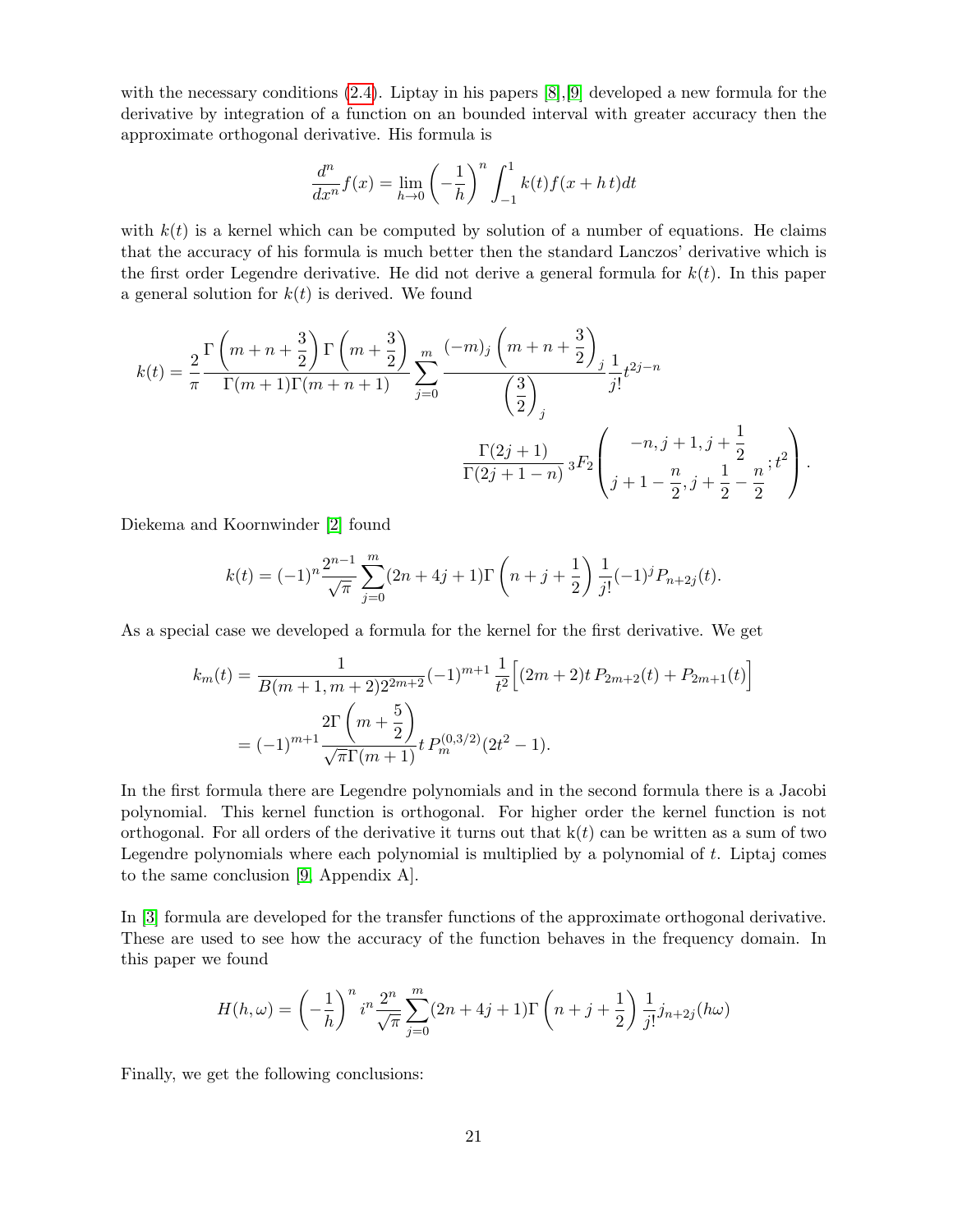- The formula for the approximate derivatives we use in this paper depends on a parameter  $h$ . When h goes to zero the exact derivative appears.
- The idea of Liptaj for his system of deriving formulas for the derivative by integration is a good idea. Only his method to compute the kernel is not very useful in practice.
- The formula for the basic kernel in this paper is much more useful to compute this kernel.
- The formula for the kernel for the first order is orthogonal. The formula for the kernel for higher order derivatives are not.
- The accuracy of the derivative depends on the first term with the parameter  $h$  in the Taylor series of the given function. This term can be chosen freely.
- To test the accuracy of the formula for the derivative, it is recommended to look at the behaviour of the given function in the frequency domain.
- As expected the bandwidth of the transfer function increases when the number of terms without the parameter  $h$  in the Taylor series of the input function increases.

#### Acknowledgements

The author is very grateful to T.H. Koornwinder and W. Van Assche for their comments on section 6.

### Appendices

### A An integral with a Gegenbauer polynomial

In this Appendix we compute the integral

$$
I = \int_{-1}^{1} t^{i+2k-n+j} (1-t^2)^{n-j} C_j^{(n-j+1/2)}(t) dt.
$$

The integral is not known, but we can convert this integral into an integral that is known. We use

$$
C_j^{(n-j+1/2)}(-t) = (-1)^j C_j^{(n-j+1/2)}(-t).
$$
\n(A.1)

Define:

$$
p(t) = t^{i+2k-n+j}(1-t^2)^{n-j}.
$$

Then for the integral we get

$$
\int_{-1}^{1} p(t)C_j^{(n-j+1/2)}(t)dt = \int_{-1}^{0} p(t)C_j^{(n-j+1/2)}(t)dt + \int_{0}^{1} p(t)C_j^{(n-j+1/2)}(t)dt =
$$
  

$$
= (-1)^{i+2k-n+j} \int_{0}^{1} p(t)C_j^{(n-j+1/2)}(-t)dt + \int_{0}^{1} p(t)C_j^{(n-j+1/2)}(t)dt =
$$
  

$$
= [1 + (-1)^{i-n}] \int_{0}^{1} t^{i+2k-n+j} (1-t^2)^{n-j} C_j^{(n-j+1/2)}(t)dt.
$$

This integral is known  $[10, 2.21.1(1)]$ 

$$
\int_0^1 x^{\alpha-1} (1-x^2)^{\lambda-1/2} C_{2r}^{(\lambda)}(x) dx = \frac{(-1)^r}{2(2r)!} (2\lambda)_{2r} \Gamma\left(\lambda + \frac{1}{2}\right) \frac{\Gamma\left(\frac{\alpha}{2}\right)}{\Gamma\left(\frac{\alpha+1}{2} + \lambda + r\right)} \left(\frac{1-\alpha}{2}\right)_r
$$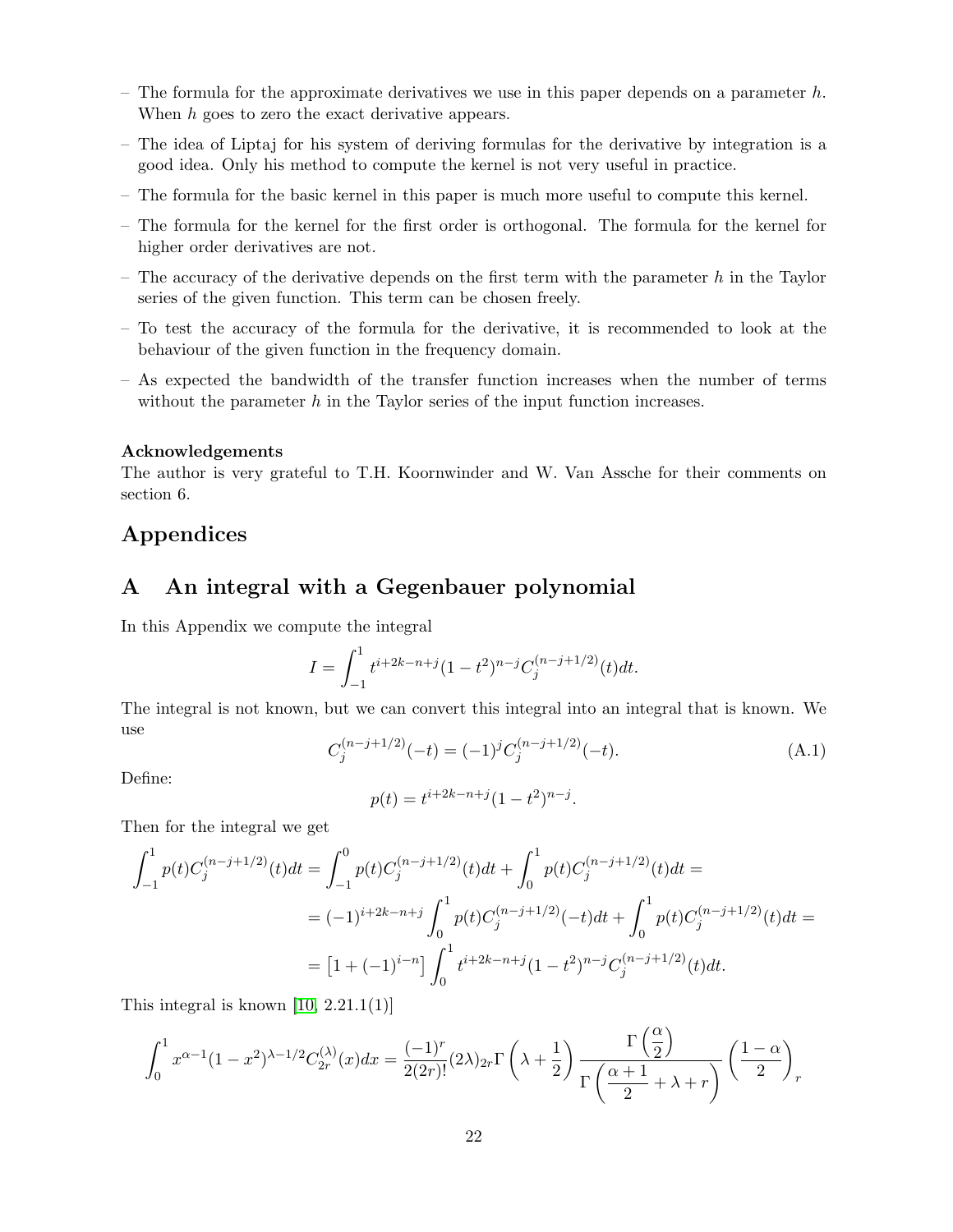with  $\lambda > -\frac{1}{2}$  $\frac{1}{2}$  and  $\alpha > 0$ . Application of this integral with  $\alpha = i + 2k - n + j + 1$ ,  $\lambda = n - j + \frac{1}{2}$  $\frac{1}{2}$  and  $r = \frac{j}{2}$  $\frac{3}{2}$  gives

$$
\int_0^1 t^{i+2k-n+j} (1-t^2)^{n-j} C_j^{(n-j+1/2)}(t) dt =
$$
\n
$$
= \frac{(-1)^{j/2}}{2j!} (2n+1-2j)_j \Gamma(n+1-j) \frac{\Gamma\left(\frac{i+2k-n+1+j}{2}\right)}{\Gamma\left(\frac{n+i+2k+3}{2}\right)} \left(\frac{n-i-2k-j}{2}\right)_{j/2}.
$$

After some manipulations with the Pochhammer symbols and the Gamma functions we obtain

$$
\int_0^1 t^{i+2k-n+j} (1-t^2)^{n-j} C_j^{(n-j+1/2)}(t) dt =
$$
\n
$$
= (-1)^j \frac{\Gamma(n+1)2^j \left(\frac{1}{2} - n\right)_j (i+2m-n+1)_j \Gamma\left(\frac{i+2k-n+1}{2}\right)}{(-2n)_j (i+2k+n+1)_j!} \frac{\Gamma\left(\frac{i+2k-n+1}{2}\right)}{\Gamma\left(\frac{i+2k+n+1}{2}\right)}.
$$

Then we get

$$
\int_{-1}^{1} t^{i+2k-n+j} (1-t^2)^{n-j} C_j^{(n-j+1/2)}(t) dt =
$$
\n
$$
= \left[1 + (-1)^{i-n}\right] (-1)^j \frac{\Gamma\left(\frac{1}{2} - n\right)_j (i+2m-n+1)_j \Gamma\left(\frac{i+2k-n+1}{2}\right)}{(-2n)_j (i+2k+n+1)j!} \frac{\Gamma\left(\frac{i+2k+n+1}{2}\right)}{\Gamma\left(\frac{i+2k+n+1}{2}\right)}.
$$

## B Overview of the kernel functions

In this appendix an overview is given of the kernel functions  $k_m(t)$  for different values of the order  $n$  and the parameter  $m$  using  $(3.10)$ .

- First order  $n=1$ 

$$
k_0(t) = -\frac{3}{2}t
$$
  
\n
$$
k_1(t) = -\frac{15}{8}t(5 - 7t^2)
$$
  
\n
$$
k_2(t) = -\frac{105}{128}t(35 - 126t^2 + 99t^4)
$$
  
\n
$$
k_3(t) = -\frac{315}{512}t(105 - 693t^2 + 1287t^4 - 715t^6)
$$
  
\n
$$
k_4(t) = -\frac{3465}{32768}t(1155 - 12012t^2 + 38610t^4 - 48620t^6 + 20995t^8)
$$
  
\n
$$
k_5(t) = -\frac{9009}{131072}t(3003 - 45045t^2 + 218790t^4 - 461890t^6 + 440895t^8 - 156009t^{10}.
$$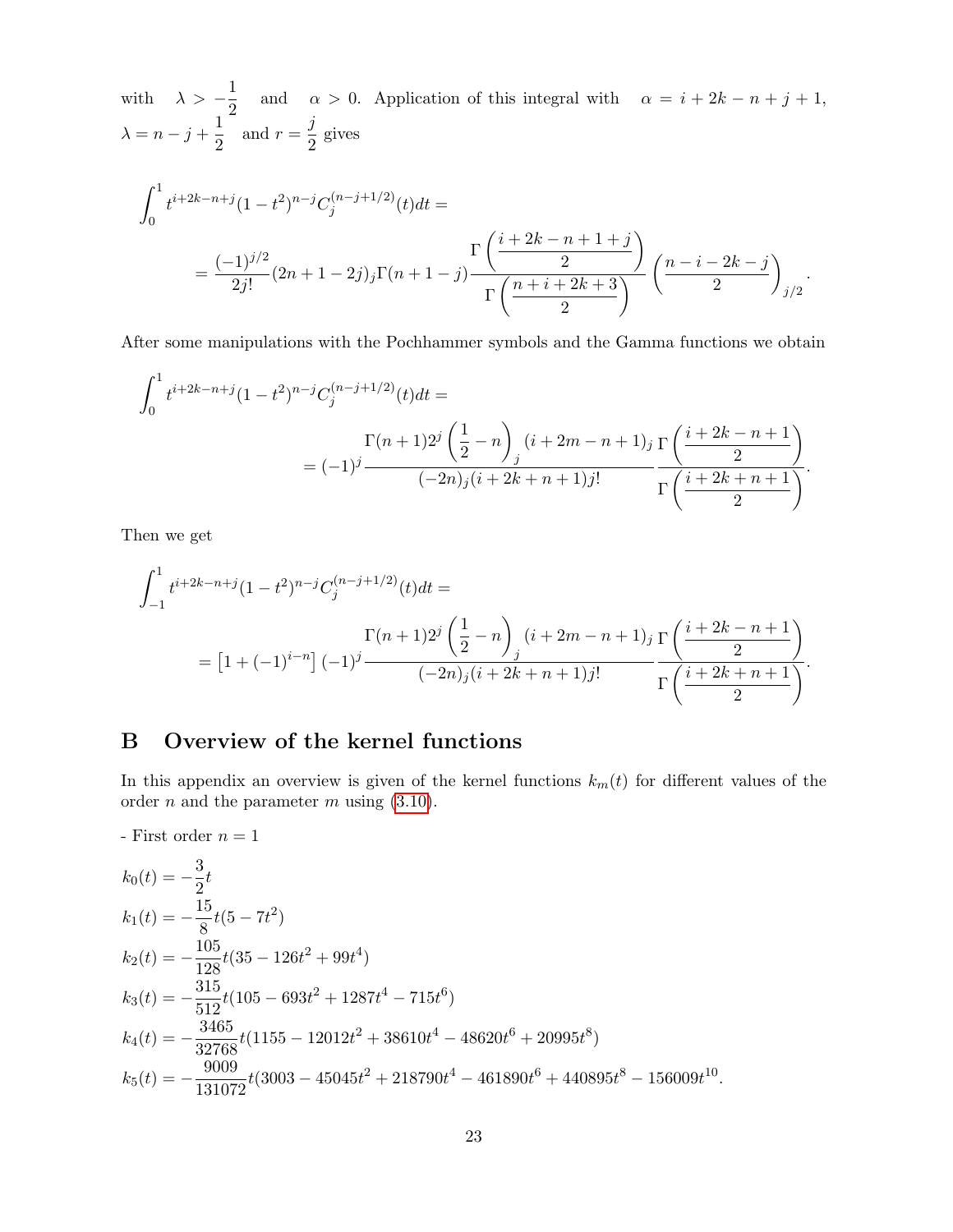- Second order  $n=2$ 

$$
k_0(t) = \frac{15}{4}(-1+3t^2)
$$
  
\n
$$
k_1(t) = -\frac{105}{32}(5-42t^2+45t^4)
$$
  
\n
$$
k_2(t) = \frac{315}{256}(-35+567t^2-1485t^4+1001t^6)
$$
  
\n
$$
k_3(t) = -\frac{3465}{4096}(105-2772t^2+12870t^4-20020t^6+9945t^8)
$$
  
\n
$$
k_4(t) = \frac{45045}{65536}(-231+9009t^2-64350t^4+170170t^6-188955t^8+74613t^{10})
$$
  
\n
$$
k_5(t) = -\frac{45045}{524288}(3003-162162t^2+1640925t^4-6466460t^6+11904165t^8-10296594t^{10}+3380195t^{12}).
$$

- Third order  $n=3$ 

$$
k_0(t) = -\frac{105}{4}t(-3+5t^2)
$$
  
\n
$$
k_1(t) = \frac{945}{32}t(21-90t^2+77t^4)
$$
  
\n
$$
k_2(t) = -\frac{10395}{256}t(-63+495t^2-1001x^4+585x^7)
$$
  
\n
$$
k_3(t) = \frac{45045}{4096}t(693-8580t^2+30030t^4-39780t^6+17765t^8)
$$
  
\n
$$
k_4(t) = -\frac{135135}{65536}t(-9009+160875t^2-850850t^4+1889550t^6-1865325t^8+676039t^{10})
$$
  
\n
$$
k_5(t) = \frac{2297295}{524288}t(9009-218790t^2+1616615t^4-5290740t^6+8580495t^8-6760390t^{10}+2064825t^{12}).
$$

- Fourth order  $n=4$ 

$$
k_0(t) = \frac{945}{16}(3 - 30t^2 + 35t^4)
$$
  
\n
$$
k_1(t) = -\frac{10395}{64}(-7 + 135t^2 - 385t^4 + 273t^6)
$$
  
\n
$$
k_2(t) = \frac{135135}{2048}(63 - 1980t^2 + 10010t^4 - 16380t^6 + 8415t^8)
$$
  
\n
$$
k_3(t) = -\frac{135135}{8192}(-693 + 32175t^2 - 250250t^4 + 696150t^6 - 799425t^8 + 323323t^{10})
$$
  
\n
$$
k_4(t) = \frac{2297295}{262144}(3003 - 193050t^2 + 2127125t^4 - 8817900t^6 + 16787925t^8 - 14872858t^{10} + 4970875t^{12})
$$
  
\n
$$
k_5(t) = -\frac{43648605}{1048576}(-1287 + 109395t^2 - 1616615t^4 + 9258795t^6 - 25741485t^8 + 37182145t^{10} - 26842725t^{12} + 7653825t^{14}).
$$